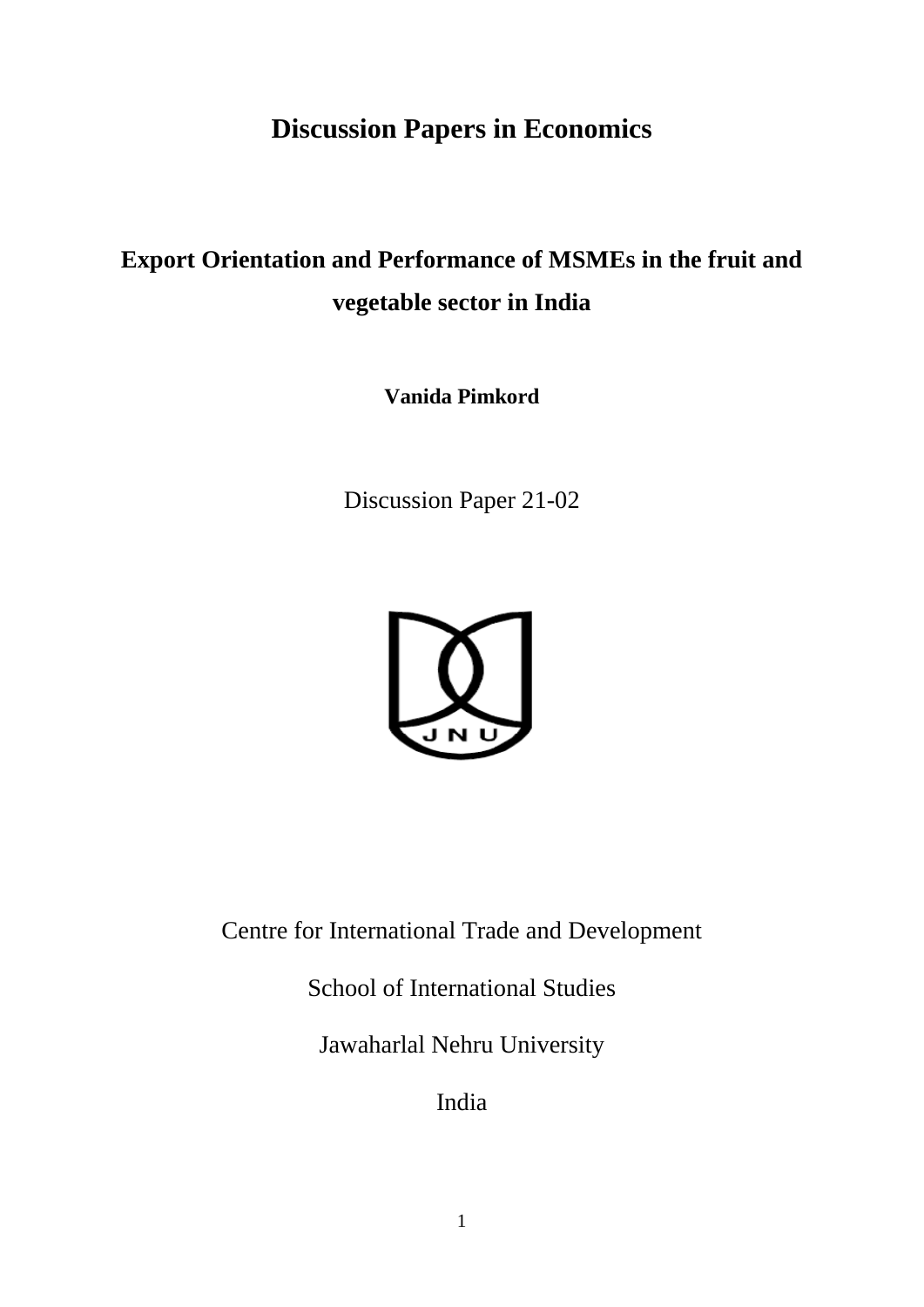### **Export Orientation and Performance of MSMEs in the fruit and vegetable sector in India**

Vanida Pimkord

Centre for International Trade and Development, School of International Studies, Jawaharlal Nehru University New Delhi 110067, India pimvanida@live.com

### **Abstract**

India's MSMEs, apart from constituting an important segment of the economy in terms of their contribution to generating income and employment, also contributed 48.1 percent of total export in 2018-19. This paper tries to study the determinants of export orientation and export performance of MSMEs in the fruit and vegetable sector of India. Using firm level data on MSMEs engaged in business of fruit and vegetables from all India census of MSME, we find that various firm specific characteristics, business environment, and access to institutional credit are positively associated with export orientation of these MSME units. Further, the market value of firms' fixed assets has a positive and significant impact on export growth.

**Keywords:** MSME, India, Export, Fruit and Vegetable Sector

### **JEL Classification:** D22, D24, L25, L26, Q17

#### **I: Introduction**

Small and medium-sized enterprises (MSMEs) play an important role in the economies of many countries and India is no exception. According to the National Sample Survey (NSS) 73rd Round (2015-16) ), the latest all-India survey of unincorporated enterprises of the government of India, micro, small and medium enterprise (MSME) sector has created 111.0 million jobs, (32.5 percent in manufacturing, 34.9 percent in trade, and 32.6 percent in other services), contributed 29.2 percent of the total GDP and contributed 49.9 percent of total export in 2015-16 (MSME, 2019). MSMEs in India are defined in accordance with the provision of MSME Development (MSMED) Act, 2006. The MSMED Act, 2006 defines MSMEs by investment limits, which are different for manufacturing and services. In the manufacturing sector, MSMEs are defined by investment in plant and machinery. A micro enterprise is an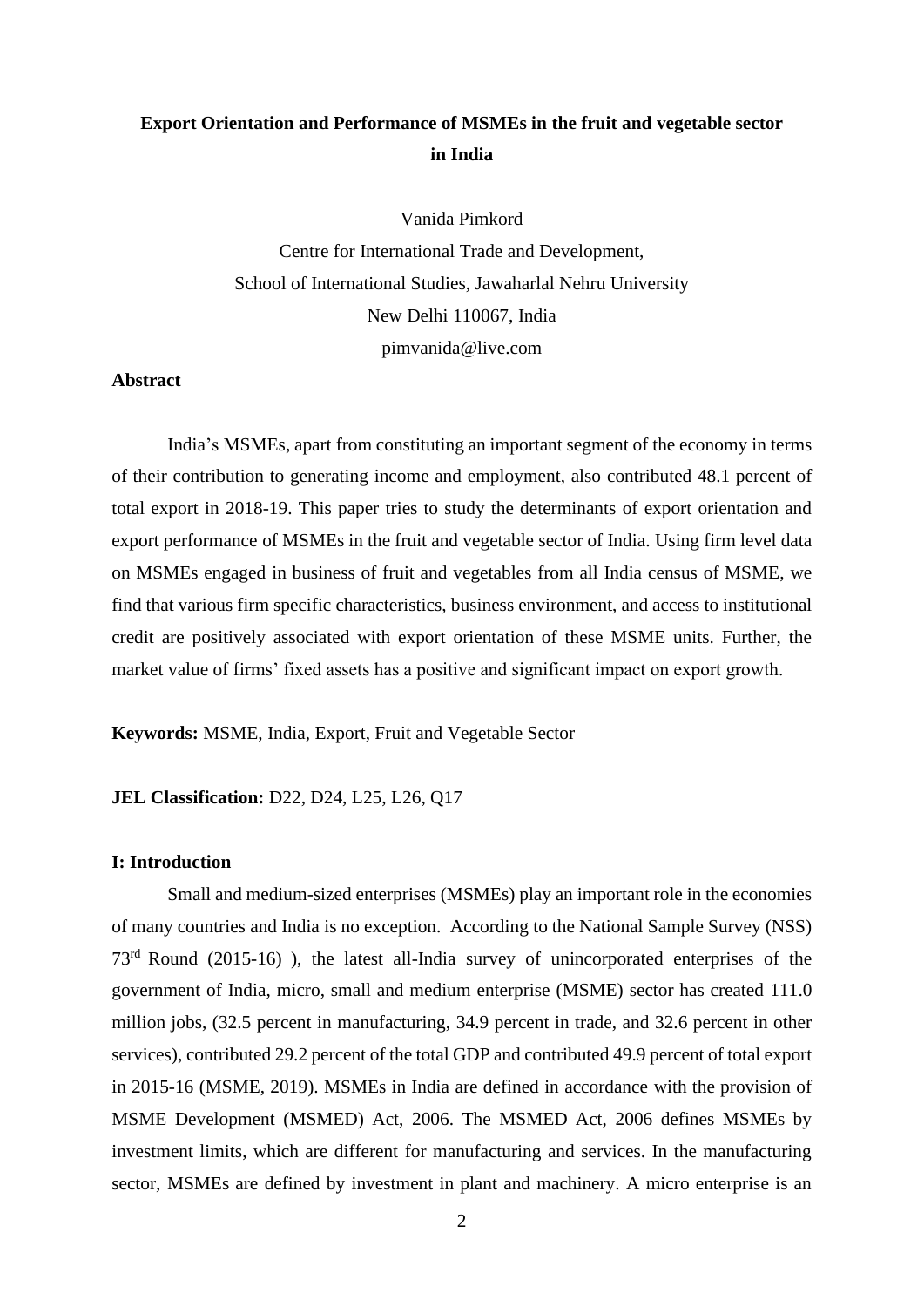enterprise where investment does not exceed Rs. 2.5 million, a small enterprise is an enterprise where such investment is between Rs. 2.5 million and Rs. 50 million, and a medium enterprise is an enterprise with investment in plant and machinery is more than Rs. 50 million but does not exceed Rs. 100 million. In the case of service sector, MSMEs are defined by investment in equipment. In this case, a micro enterprise has investment in equipment that does not exceed Rs. 1 million, a small enterprise has such investment between Rs. 1 million and Rs. 20 million, and a medium enterprise is an enterprise where investment in equipment is between Rs. 20 million and Rs. 50 million (Ministry of Law and Justice, 2006). Thus, in the Indian definition of MSMEs, the sole defining criterion is investment limits. Number of employees does not have any role in the definition of MSMEs in India.

India is a country that has a large agricultural economy; the proportion of agricultural areas in India is as high as 60.5 percent of the country's total area (CIA, 2020), and 2019 has labor force in the agricultural sector 42.4 percent of the total labor force in India (World Bank Group, 2020). In 2019, India was the 19<sup>th</sup> largest exporters of vegetables and fruits of the world with an export value of 2,645 million USD, equivalent to 0.8 percent of total exports of India, which, compared to 10 years ago (2009) indicates an increase of about 42.0 percent . The major destinations of India's fruits and vegetables export are Middle Eastern and Asian countries, followed by European countries (GTA, 2020). There is a large and growing sector of MSMEs in India based on agricultural produce that is engaged in processing, packaging, and marketing of agricultural products, particularly fruits and vegetables.

This paper presents an empirical study of the exporting MSMEs in the fruit/vegetables sector in India. In particular, it presents an analysis of some features of the fruit/vegetables MSMEs and determinants of export orientation and export performance of MSMEs. Such a study is important to understand the strength of MSMEs to increase competitive advantage and support the economy for growth, and in formulating policies for the development and promotion of MSMEs to have more production and export potential. Using firm level data on MSMEs engaged in business of fruit and vegetables from all India census of MSME, we find that age, employment level, volume of credit, access to institutional credit, technical knowhow, quality of products and practice of maintaining accounts are positively associated with export orientation of these MSME units. For export performance, the market value of fixed assets has a positive and significant impact on export growth. These findings are in line with the existing literature and thus these findings strengthen the literature.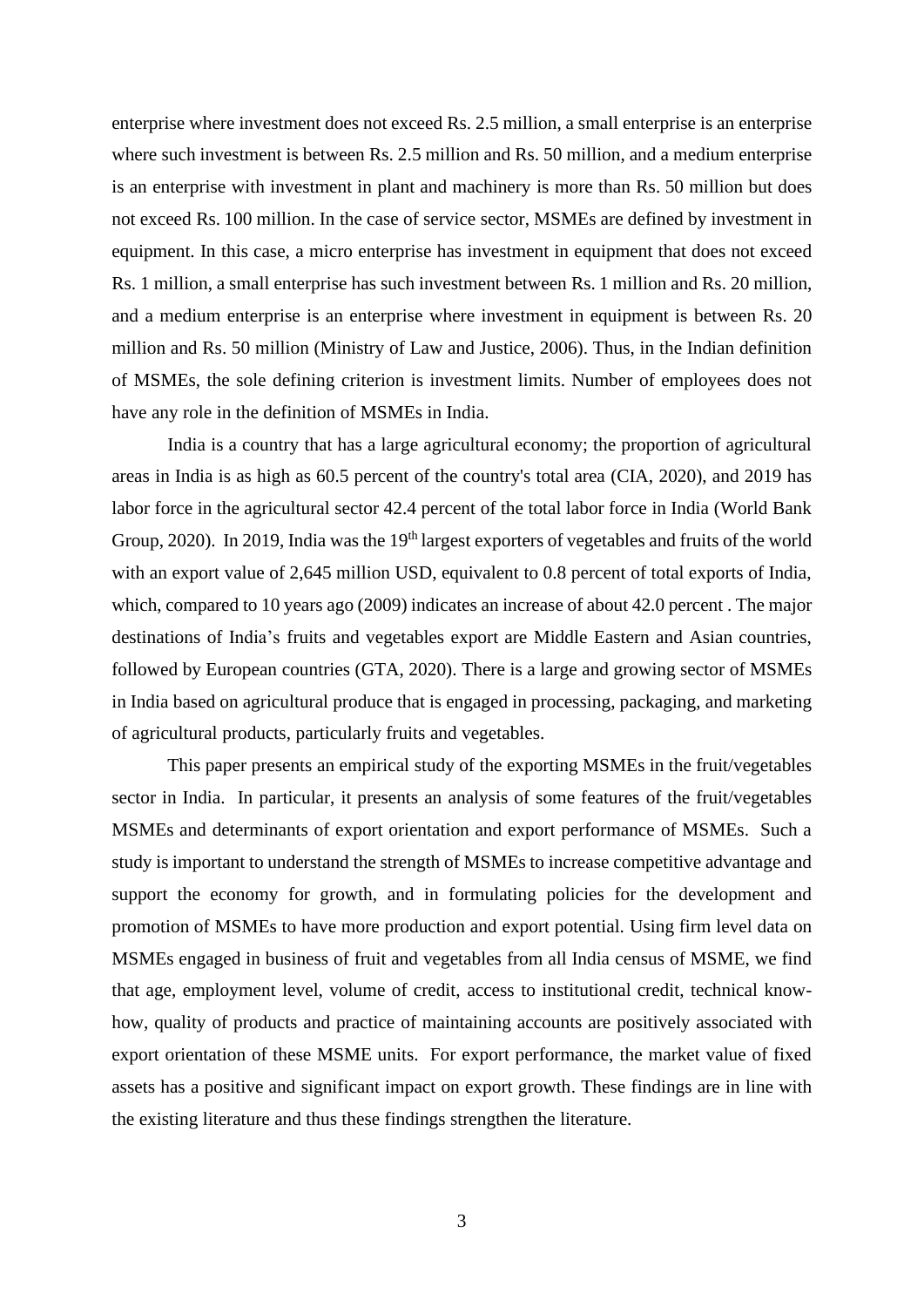We organize this paper as follows: Section II presents a literature review, Section III discusses data, variable construction, and methodology used in paper, the results of the estimations are discussed in Sections IV, and the final section sums up the study.

### **II: Literature review**

Although MSMEs are often instrumental in providing sustainable growth, employment generation, increasing trade, development of entrepreneurial skills, and contribution to export earnings, there are studies on problems, obstacles, and limitations that affect SMEs 'exports in many countries, both developing and developed. Studies have documented various challenges faced by exporting MSMEs, viz., credit constraints, financial and liquidity constraints, cost of international marketing and branding etc.

For example, Pietrovio and Pozzlo (2019) studied 19,000 SMEs from 65 emerging and developing economies and found a robust evidence of a negative and statistically significant effect of financial and credit constraints on probability of exports as well as share of exports to total sales (also known as extensive margin and intensive margin respectively) of SMEs.

Likewise, Berman and Héricourt (2010) studied a sample of 5,000 firms from 9 developing and emerging economies to find out how financial factors affect both firms' export decisions and the amount exported by firm. The study indicated that productivity becomes increasingly important for exporting decisions as financial constraints decrease. However, in their sample, neither the quantity exported nor the probability of remaining an exporter is affected by financial constraints, meaning that the role of financial constraints on margins of trade is concentrated at the time of entry. Wang (2016) uses data collected by the European Central Bank (ECB) and the World Bank on 28 East European and Central Asian countries, confirming that financially constrained firms are less likely to export. Similarly, Abor et al. (2014) suggested that in Ghana, SMEs' access to bank finance improves their likelihood to export and such. Finance is critical to cater to the high fixed costs of exporting, international marketing and branding, and meeting higher quality standards required for overseas markets. On export barriers faced by Tanzanian SMEs, Mpunga (2016) found that among other barriers, export incompetencies, especially inadequate and instable financial capital, language barrier, production technology, lack of knowledge on ICT and low standard of products, export market characteristics such as complicated business laws/regulations, customers' indifference with foreign goods, price uncertainty in the export markets, product competition in the export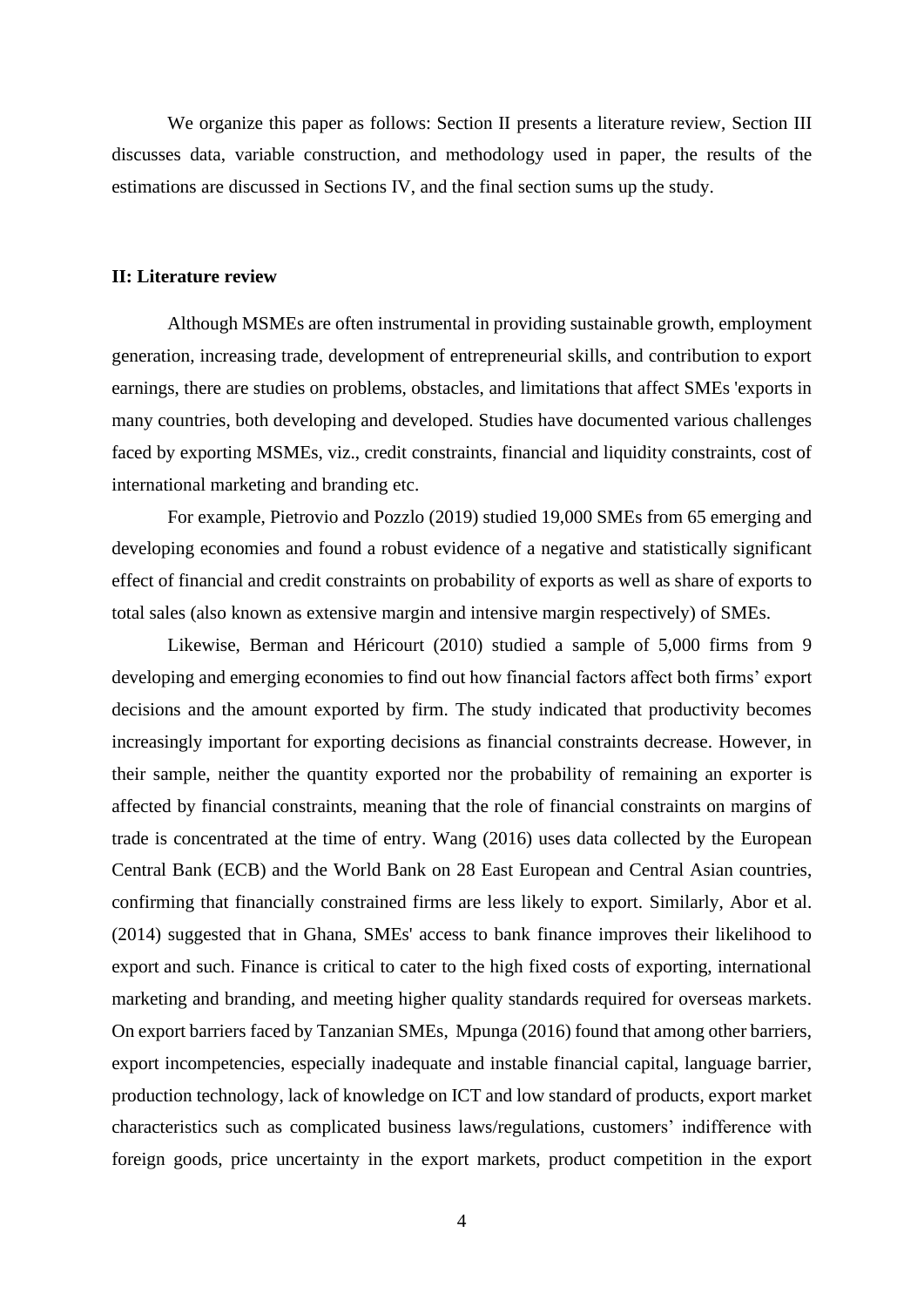market, and complicated travel accreditation (passport/Visa) were the most significant barriers faced by exporting SMEs of Tanzania. According to this study, the exporting SMEs of Tanzania also faced challenges in national business environments, especially difficult accreditation for export of goods, complicated business laws and procedures, unconducive trade financing for SMEs, and higher taxes on production and export.

Some studies point out the link between financial constraints and export behavior of the firm. Firms enjoying better financial health are more likely to become exporters. Better access to external financial resources increases the probability to start exporting and also shortens the time before firms decide to serve foreign customers. This finding has important policy implications as it suggests that, in the presence of financial market imperfections, public intervention can be called for to help efficient but financially constrained firms to overcome the sunk entry costs into export markets and expand their activities abroad (Bellone et all., 2010).

For India, although MSMEs play a pivotal role in the growth of the economy, this sector often faces severe challenges. It does not get the required support from the concerned government departments, banks, financial institutions, and corporates, and the absence of adequate and timely finance is an important problem faced by existing or new companies, which is a hurdle in the growth path of the MSMEs (Biswas, 2014). While there is a large literature on Indian SME/MSME sector's contribution to Indian economy (Pradhan et al. (2012), Rentala et all., (2014), Ghouse (2014)), there is no study on the export potential of MSMEs in India. Moreover, there is no study on the export potential of the MSMEs in the fruit/vegetable sector. This paper attempts to fill this gap in the literature by empirically analyzing factors that impact export orientation and export performance of MSMEs in the fruit and vegetable sector in India.

### **III: Data, and methodology**

### **Data**

This study employs data from "Fourth All India Census of Micro, Small & Medium Enterprises firm level 2006-07" of the office of Development Commissioner (MSME), Ministry of Micro, Small & Medium Enterprises, Government of India<sup>1</sup>. This is the latest census of all MSMEs in India that collected data pertaining to 2006-07 and published in 2011- 12. This census covered 1,542,560 MSMEs all over India. The information on the main three

<sup>1</sup> Data are taken from (http://www.dcmsme.gov.in/ito\_msme/censuses.htm) accessed in September 2019.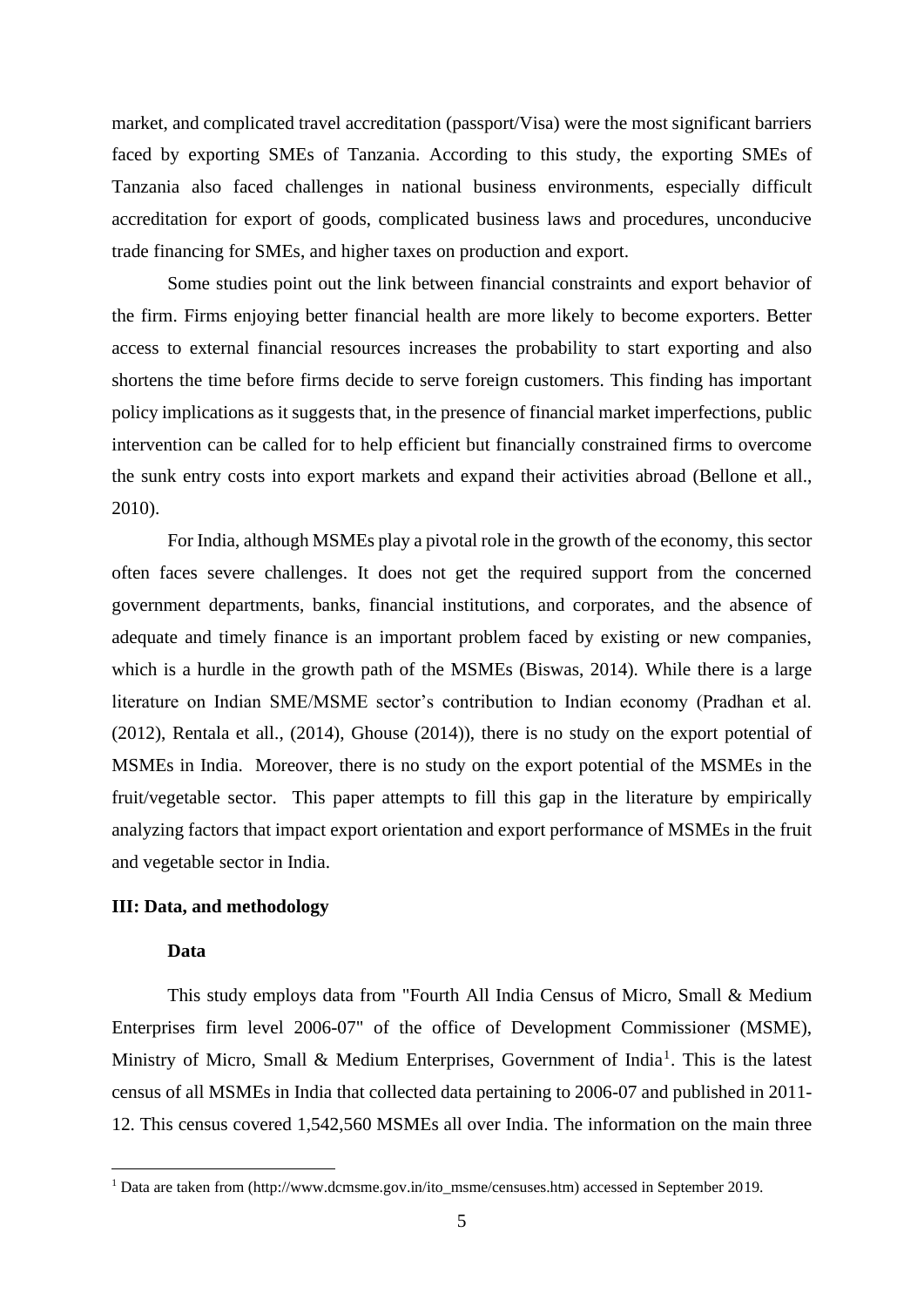types of products of each MSME covered by the census has been provided in the form of ASICC/NIC code from the system of 'Annual Survey of Industry Commodity Classification (ASICC)' and 'National Industrial Classification (NIC)' of the Ministry of Statistics and Programme Implementation (MOSPI), Government of India. We decodify the main product code of each MSME to obtain details of those MSMEs specifically engaged in fruit and vegetable products. We found that a total of 5,836 MSMEs covered by the MSME census were engaged in the fruit and vegetable sector and utilize the firm level data of these 5,836 MSMEs in this study. Using information on original value in plant and machinery of these firms to classify them as micro, small and medium using the definition of MSMEs in India, we find that out of these MSMEs in the fruit and vegetable sector, 96.5 percent was Micro Enterprise, 3.5 percent was Small Enterprise, and a negligible 0.1 percent was Medium Enterprise. Thus, an overwhelming proportion of the firms we analyse here are micro enterprises. These firms were engaged in manufacturing of fresh, processed and packaged products with various fruits and vegetables. About 38 percent of these firm units were engaged in activities related with cashew nuts, 23 percent dealt with pomegranate, and about 15 percent were engaged in activities with coconuts (copra, fresh coconut, and processed coconuts including powder). Other firms dealt, in various proportions, with products related to apples, lemon, garlic, potatoes, nuts, raisins, mangoes, tamarind, tapioca, chillis, ginger, peas, dates, mushrooms, jack fruit, onions, tomatoes, etc. Approximately 70 percent of the firms operated throughout the year, while 30 percent operated seasonally.

About 76.3 percent of the firms were located in rural areas. and more than half of them (about 54 percent) were located in Southern Indian states. 32 percent were located in Western India. Northern and Eastern States account for about 6 percent each while about 1 percent of them were located in the remote North Eastern States. More than 88 percent of these firms were organized as family units under Hindu Undivided Family (HUF) structure and about 6 percent were organized as partnership. About 3 percent of these firms were private companies while a small proportion was organized as public companies  $(0.8$  percent) and cooperatives (0.5 percent). About 14 percent of the enterprises were owned by women and about 80 percent of the firms were owned by Hindu owners. Muslim owners owned 10 percent and Christian owners owned about 6 percent of the firms, while the rest were owned by Shikh, Jain, Buddhist and others. About business management, 91.7 percent of these MSMEs were managed by a male, while 54.9 percent maintained accounts. Only about 12.3 percent of these firms benefitted from government schemes for promotion of MSMEs. For accessing loans, those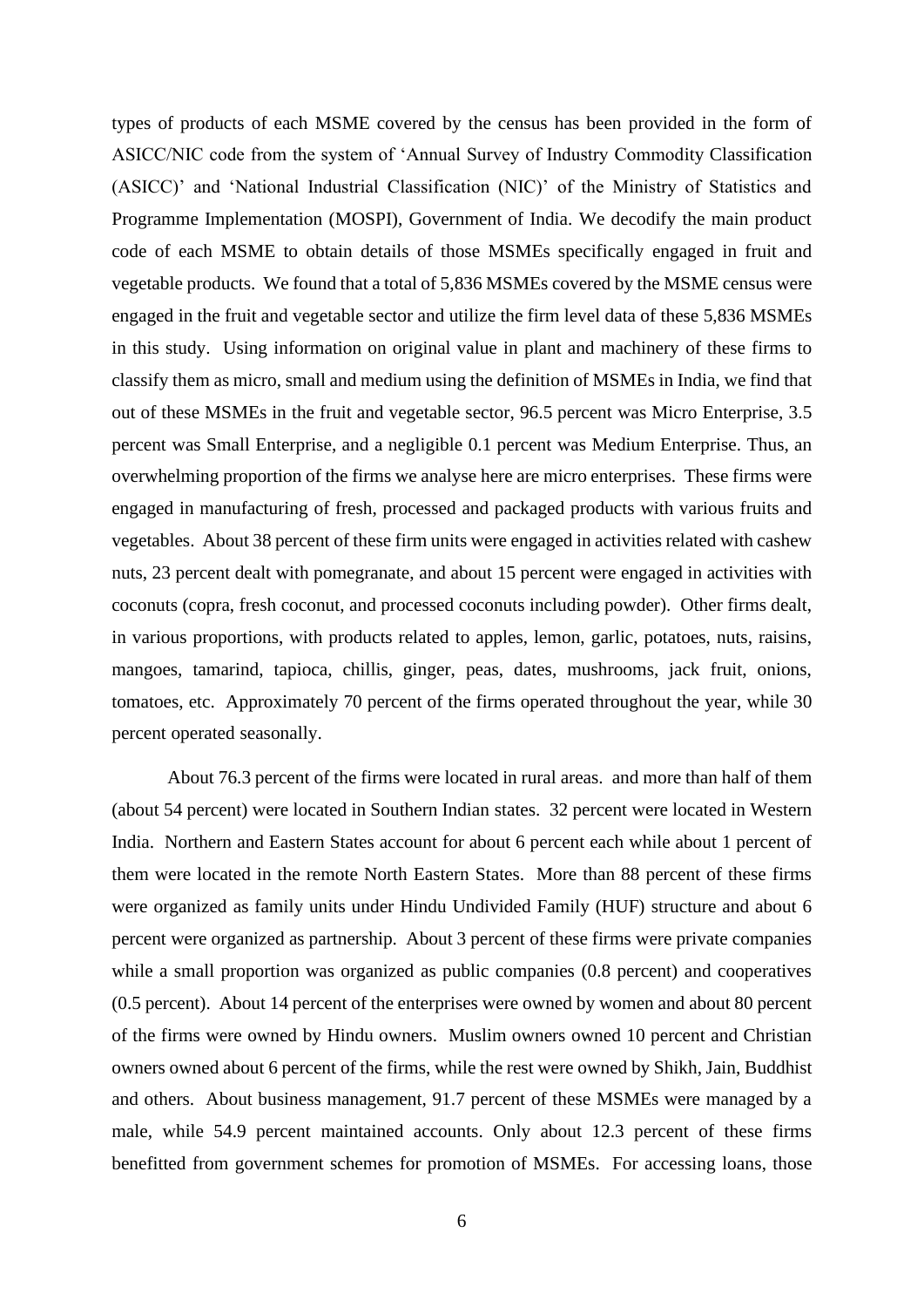who received institutional loans were only 24.6 percent, while those that did not receive credit any credit (institutional and non-institutional) accounted for 72.7 percent of all entrepreneurs, perhaps indicating a situation of credit constraints among these MSMEs.

Of these 5,836 small firms, a small number of 266 firms were engaged in export business. Thus, only a small proportion of about 5 percent of the firms were exporting firms. The focus of this paper is to understand factors that are associated with firms' decision to export and, among the exporting firms, factors that determine export growth. We discuss the methodology for the study in the following subsection.

### **Methodology**

The objective of this study is to study the determinants of (1) export orientation and (2) export performance of MSMEs in the fruit and vegetable sector of India. Therefore, to achieve the objectives of the study, we use two regression models. First, the logit model is applied to study the factors affecting the export orientation, captured by a binary variable indicating whether an MSME export or no, and independent variables include socio-economic characteristics, firm characteristics, and some geographic factors, as discussed in the following subsection. In the second model, a linear regression model is used to study the determinants of export growth of the fruit and vegetable MSMEs. We discuss both the models below:

#### **Model for determinants of export orientation:**

In this model, the dependent variable (Exporting) is a dummy variable that takes value 1 if an MSME exported in the survey year (2006-07) and 0 otherwise. The dependent variable is a binary variable, therefore linear regression model will be inappropriate, and we need to apply dummy dependent variable model (logit or probit), where the probability of the dependent variable taking value 1 is modeled. The logit model has the advantage that the logarithm of the odds ratios can be expressed as a linear regression model. In this paper, we use a logit model and report the coefficients of the log odds ratio form of regression.

The specific form of the logit model is

 = Pr{ = 1} = 1+ ------------------(1)

Where X is a vector of independent variables and  $\beta$  is a corresponding vector of coefficients. The independent variables included in the vector X are discussed in Table 1.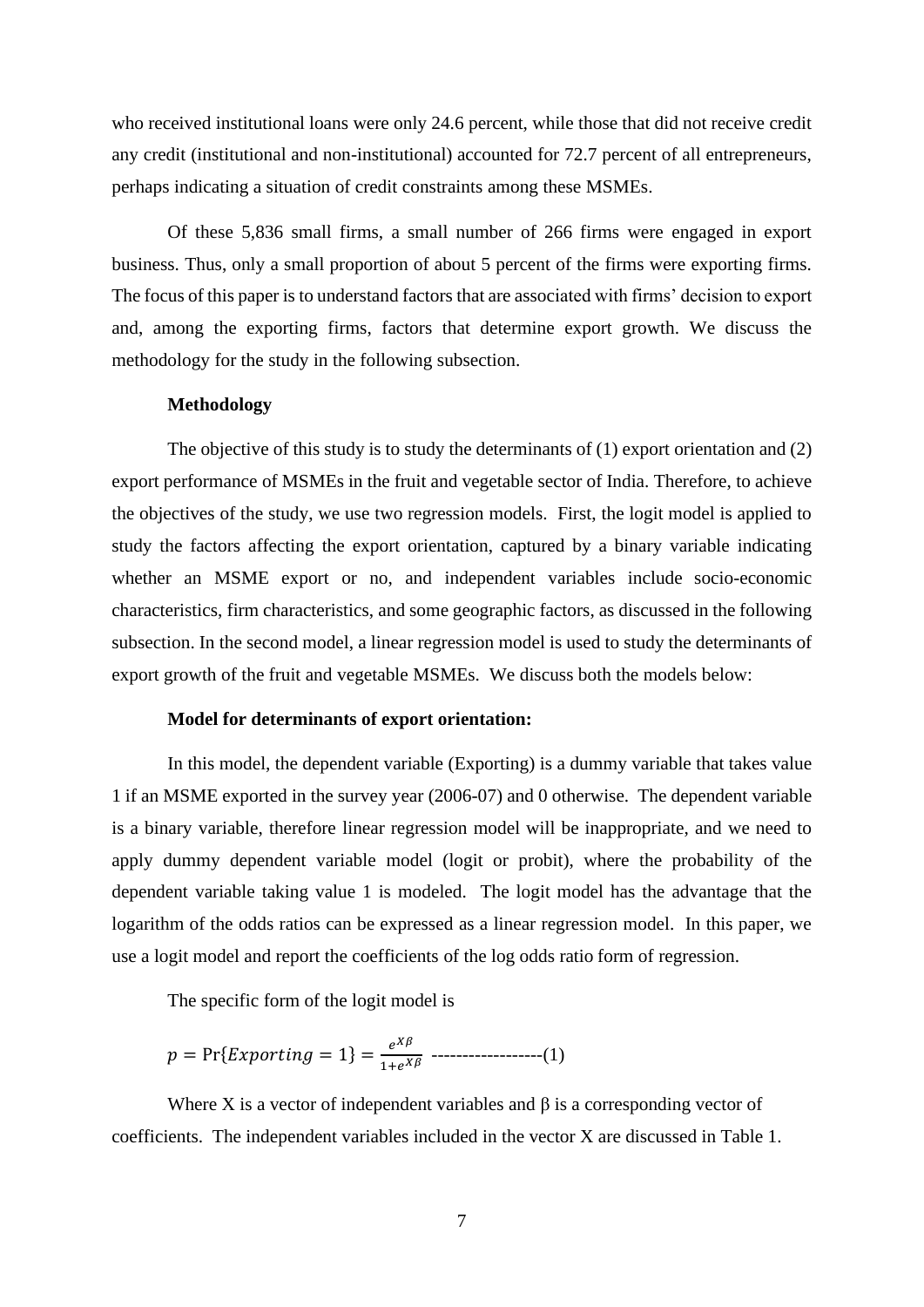Model (1) is non-linear model. The coefficients themselves do not indicate the extent of the impact of an independent variable on the probability of exporting. In this model, the odds ratio is defined as:

Odds Ratio = 
$$
\frac{p}{1-p} = e^{X\beta}
$$

$$
\ln \frac{p}{1-p} = X\beta
$$

Thus, the natural logarithm of the odds ratio is linear in the explanatory variables.

### **Model for determinants of export performance:**

For analysis of the factors that affect export performance of MSMEs we use, the linear regression model and using data only of those SMEs that export. Dependent variable here is export growth during the year 2005-06 to 2006-07 of MSMEs that exported in these years. Independent variables include socio-economic and firm level characteristics including loan status and other variables. The definitions, descriptions, and symbols of variables used in this study are presented in Table 1. The specific regression equation for export performance of exporting firms is

$$
Export Growth = β0+β1X1+..............+βkXk+u
$$
---(2)

Where  $X_1, X_2, \ldots, X_k$  are independent variables,  $\beta$ 1  $\beta$ 2, etc are regression coefficients and u is the error term following normal distribution with zero mean and variance  $σ<sup>2</sup>$ .

The same set of explanatory variables is used for both the models, the logit model for export orientation and the linear model for export growth. We club these explanatory variables as location specific variables, firm specific variables and business environment variables. Location specific variables are used to indicate MSME firms' location (rural/urban and regional location). Firm specific variables indicate firm level characteristics and the business environment variables capture institutional characteristics, such as government policies and schemes, credit availability, quality certification from government, etc. All variables are constructed using firm level data of fruit and vegetable MSMEs from fourth All India Census of MSMEs, 2006-07.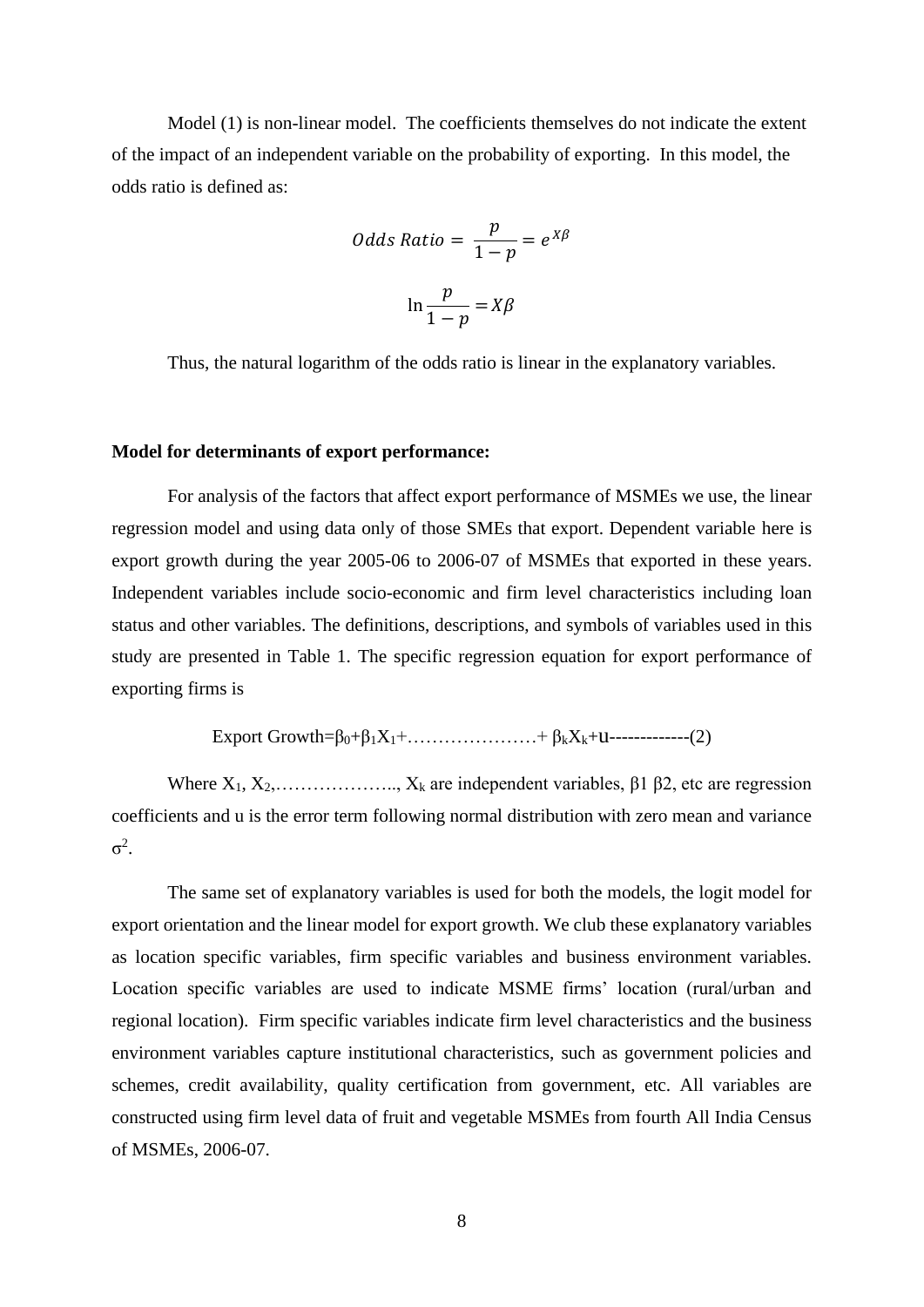|                   | <b>Symbols</b>               | <b>Variable description</b>  | <b>Variable construction</b>   |  |  |
|-------------------|------------------------------|------------------------------|--------------------------------|--|--|
|                   |                              | <b>Dependent Variables</b>   |                                |  |  |
|                   | Exporting                    | Exporting                    | Dummy variable;                |  |  |
|                   | (Export orientation          |                              | 1 if a firm export;            |  |  |
|                   | equation, equation $(1)$ )   |                              | 0 otherwise                    |  |  |
|                   | <b>Export Growth (Export</b> | Value of Export Growth       | Growth (%)                     |  |  |
|                   | performance equation,        | During 2005-06 to 2006-07    |                                |  |  |
|                   | equation $(2)$ )             |                              |                                |  |  |
|                   |                              | <b>Independent Variables</b> |                                |  |  |
|                   | Sector                       | Rural/Urban sector code      | Dummy variable;                |  |  |
|                   |                              |                              | 1 if a firm from rural India,  |  |  |
|                   |                              |                              | 0 if a firm from urban India   |  |  |
|                   | North and Central            | North India                  | Dummy variable;                |  |  |
|                   |                              | Uttar Pradesh, Delhi,        | 1 if a firm is located in      |  |  |
|                   |                              | Uttarakhand, Punjab,         | North and Central India; 0     |  |  |
|                   |                              | Haryana, Himachal Pradesh,   | otherwise                      |  |  |
|                   |                              | Jammu & Kashmir,             |                                |  |  |
|                   |                              | Chandigarh                   |                                |  |  |
|                   |                              | Central India                |                                |  |  |
|                   |                              | Madhya Pradesh,              |                                |  |  |
|                   |                              | Chhattisgarh                 |                                |  |  |
| Location specific | North East and East*         | North East India             | Dummy variable;                |  |  |
|                   |                              | Arunachal Pradesh, Assam,    | 1 if a firm is located in      |  |  |
|                   |                              | Manipur, Meghalaya,          | North East and East India; 0   |  |  |
|                   |                              | Mizoram, Nagaland, Sikkim,   | otherwise                      |  |  |
|                   |                              | Tripura                      |                                |  |  |
|                   |                              | East India                   |                                |  |  |
|                   |                              | West Bengal, Bihar,          |                                |  |  |
|                   |                              | Jharkhand, Orrisa            |                                |  |  |
|                   | South                        | South India                  | Dummy variable;                |  |  |
|                   |                              | Andhra Pradesh, Karnataka,   | 1 if a firm is located in      |  |  |
|                   |                              | Kerala, Tamil Nadu,          | South India; 0 otherwise       |  |  |
|                   |                              | Puducherry, Lakshadweep,     |                                |  |  |
|                   |                              | <b>Andaman and Nicobar</b>   |                                |  |  |
|                   | west                         | west India                   | Dummy variable;                |  |  |
|                   |                              | Goa, Gujarat, Maharashtra,   | 1 if a firm is located in west |  |  |
|                   |                              | Daman and Diu, Dadra and     | India; 0 otherwise             |  |  |
|                   |                              | Nagar Haveli, Rajasthan      |                                |  |  |
|                   |                              |                              |                                |  |  |
|                   |                              |                              |                                |  |  |
|                   |                              |                              |                                |  |  |
|                   |                              |                              |                                |  |  |

### **Table 1. Definition and construction of variables**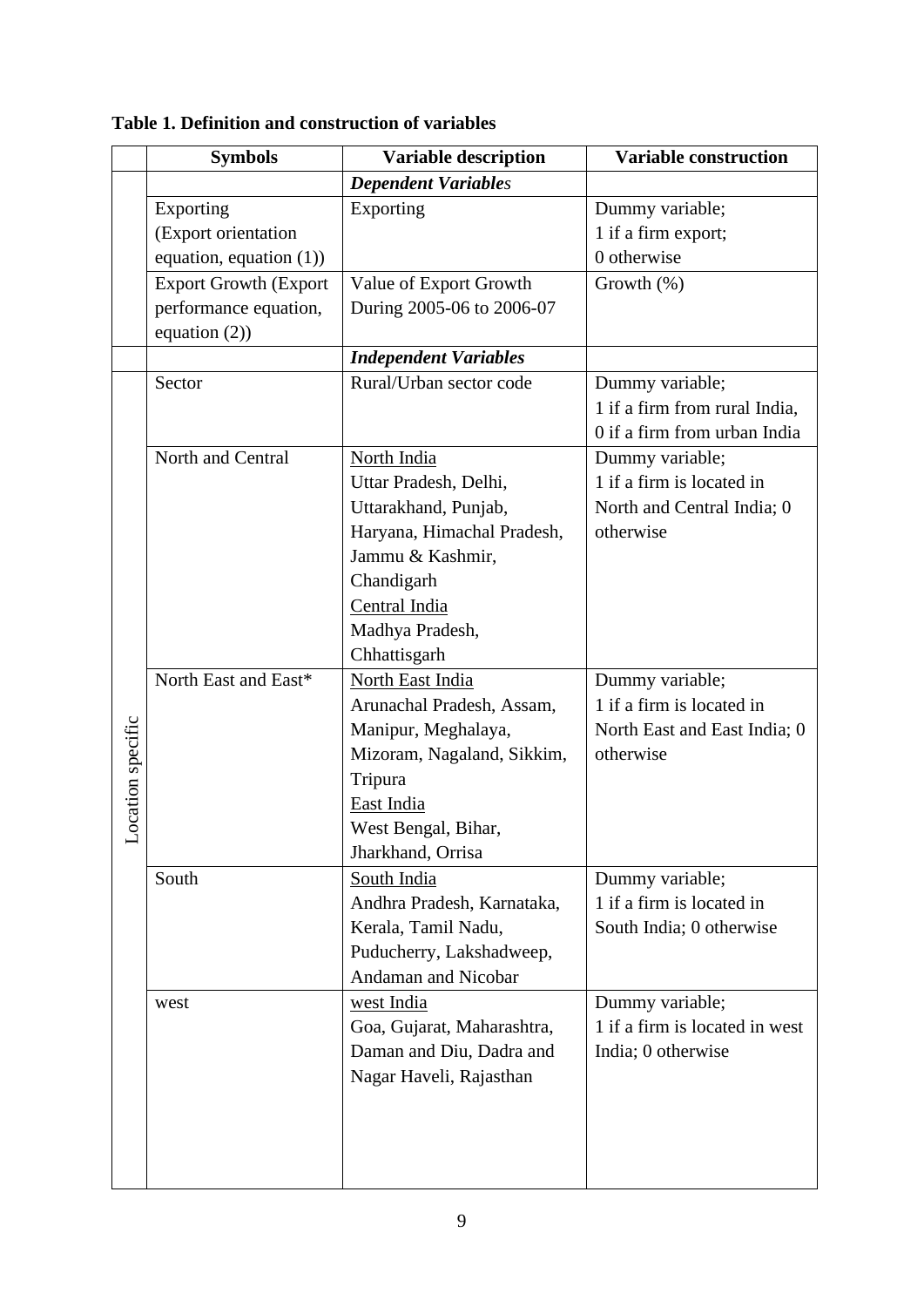|               | <b>Symbols</b>  | <b>Variable construction</b>                               |                                               |
|---------------|-----------------|------------------------------------------------------------|-----------------------------------------------|
|               | <b>Know How</b> | <b>Technical Know How</b>                                  | Dummy variable;                               |
|               |                 |                                                            | 1 if Technical Know How                       |
|               |                 |                                                            | Obtained from Abroad,                         |
|               |                 |                                                            | <b>Domestic Collaboration</b>                 |
|               |                 |                                                            | company, Domestic R&D                         |
|               |                 |                                                            | institution/specialized                       |
|               |                 |                                                            | agency /organization                          |
|               |                 |                                                            | ; 0 otherwise                                 |
|               | Women_Ent       | Is the MSME Unit a Women                                   | Dummy variable;                               |
|               |                 | Enterprise                                                 | 1 if firm's enterprise is                     |
|               |                 | (An enterprise managed by                                  | female; 0 if male                             |
|               |                 | one or more women                                          |                                               |
|               |                 | entrepreneurs in proprietary                               |                                               |
|               |                 | concerns, or in which she/                                 |                                               |
|               |                 | they individually or jointly                               |                                               |
|               |                 | have a share capital of not less                           |                                               |
|               |                 | than 51 % as partners/                                     |                                               |
|               |                 | shareholders/directors of                                  |                                               |
| Firm specific |                 | Private Limited                                            |                                               |
|               |                 | company/Members of Co-                                     |                                               |
|               |                 | operative Society is called a                              |                                               |
|               |                 | 'Woman enterprise')                                        |                                               |
|               | Man_By          | Whether Managed by a Male                                  | Dummy variable;                               |
|               |                 | or Female                                                  | 1 if firm's managed by                        |
|               |                 |                                                            | male; 0 if female                             |
|               | <b>ACC</b>      | Is Unit Maintaining Account                                | Dummy variable;                               |
|               |                 |                                                            | 1 if firm maintaining<br>account; 0 otherwise |
|               |                 |                                                            |                                               |
|               | Age             | Age of the MSME in 2007,<br>derived by subtracting year of | The number of years of                        |
|               |                 | Initial Production from 2007                               | production from beginning<br>until 2007       |
|               | Ln Mkt_VFA      | Natural logarithm of Market                                | Original variable in Rs                       |
|               |                 | <b>Value of Fixed Assets</b>                               |                                               |
|               | <b>EMP</b>      | Number of Total Employees                                  |                                               |
|               | LnWage          | Natural log of total wage bill                             | Original variable in Rs                       |
|               |                 | during 2006-07 in Rs.                                      |                                               |
|               | <b>GVA</b>      | Gross value added growth                                   | Growth $(\%)$                                 |
|               |                 | during 2005-06/2006-07                                     |                                               |
|               | <b>NET</b>      | Net worth growth during                                    | Growth $(\%)$                                 |
|               |                 | 2005-06/2006-07                                            |                                               |
|               | AMT_Loan_Take   | Amount of Loan Taken                                       | Amount of Loan Taken in                       |
|               |                 |                                                            | <b>Rs</b>                                     |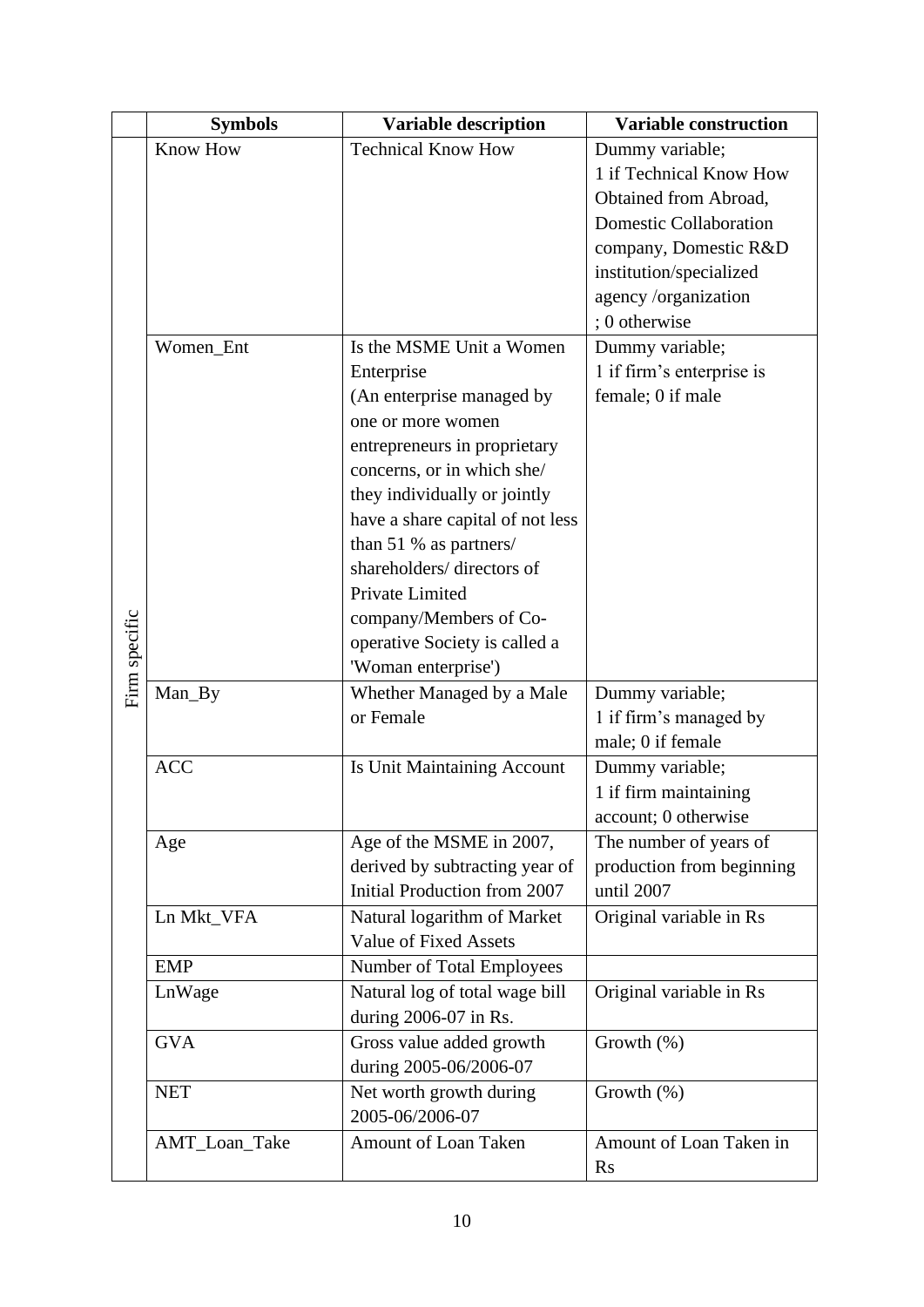|                             | <b>Symbols</b> | <b>Variable description</b>  | <b>Variable construction</b>              |  |  |
|-----------------------------|----------------|------------------------------|-------------------------------------------|--|--|
|                             | Scheme         | Scheme/Programmes through    | Dummy variable;                           |  |  |
|                             |                | which the MSME Unit has      | 1 if unit has been benefited              |  |  |
|                             |                | benefited                    | from $1-10$ ; 0 otherwise                 |  |  |
|                             |                |                              | 1) Credit Guarantee Scheme                |  |  |
|                             |                |                              | for setting up of unit or                 |  |  |
|                             |                |                              | for Working Capital Loan                  |  |  |
|                             |                |                              | 2) Credit Linked Capital                  |  |  |
|                             |                |                              | Subsidy Scheme for                        |  |  |
|                             |                |                              | <b>Technology Upgradation</b>             |  |  |
|                             |                |                              | 3) Performance and Credit                 |  |  |
|                             |                |                              | <b>Rating Scheme</b>                      |  |  |
|                             |                |                              | 4) ISO 9000/ISO 14001                     |  |  |
|                             |                |                              | Certification                             |  |  |
|                             |                |                              | Reimbursement Scheme                      |  |  |
|                             |                |                              | 5) Marketing Assistance and               |  |  |
|                             |                |                              | <b>Export Promotion</b>                   |  |  |
|                             |                |                              | Scheme                                    |  |  |
|                             |                |                              | 6) Bar Coding                             |  |  |
|                             |                |                              | <b>Reimbursement Scheme</b>               |  |  |
|                             |                |                              | 7) Rural Employment                       |  |  |
|                             |                |                              | <b>Generation Program</b>                 |  |  |
| <b>Business environment</b> |                |                              | (REGP)                                    |  |  |
|                             |                |                              | 8) Prime Minister's Rozgar                |  |  |
|                             |                |                              | Yojana (PMRY)                             |  |  |
|                             |                |                              | 9) Micro & Small Enterprise               |  |  |
|                             |                |                              | <b>Cluster Development</b>                |  |  |
|                             |                |                              | Programme (MSE-CDP)                       |  |  |
|                             |                |                              | 10) Others                                |  |  |
|                             | Qua_CER        | Whether the MSME Unit has    | Dummy variable;<br>1 if firm has obtained |  |  |
|                             |                | obtained Quality Certificate |                                           |  |  |
|                             |                |                              | Quality Certificate 1-4; 0<br>otherwise   |  |  |
|                             |                |                              |                                           |  |  |
|                             |                |                              | 1) QMS-ISO:9000                           |  |  |
|                             |                |                              | 2) EMS-ISO:14001                          |  |  |
|                             |                |                              | 3) Both<br>4) Others                      |  |  |
|                             |                | <b>Loan Status:</b>          |                                           |  |  |
|                             |                | Whether the Unit has Taken   |                                           |  |  |
|                             |                | Loan                         |                                           |  |  |
|                             |                |                              |                                           |  |  |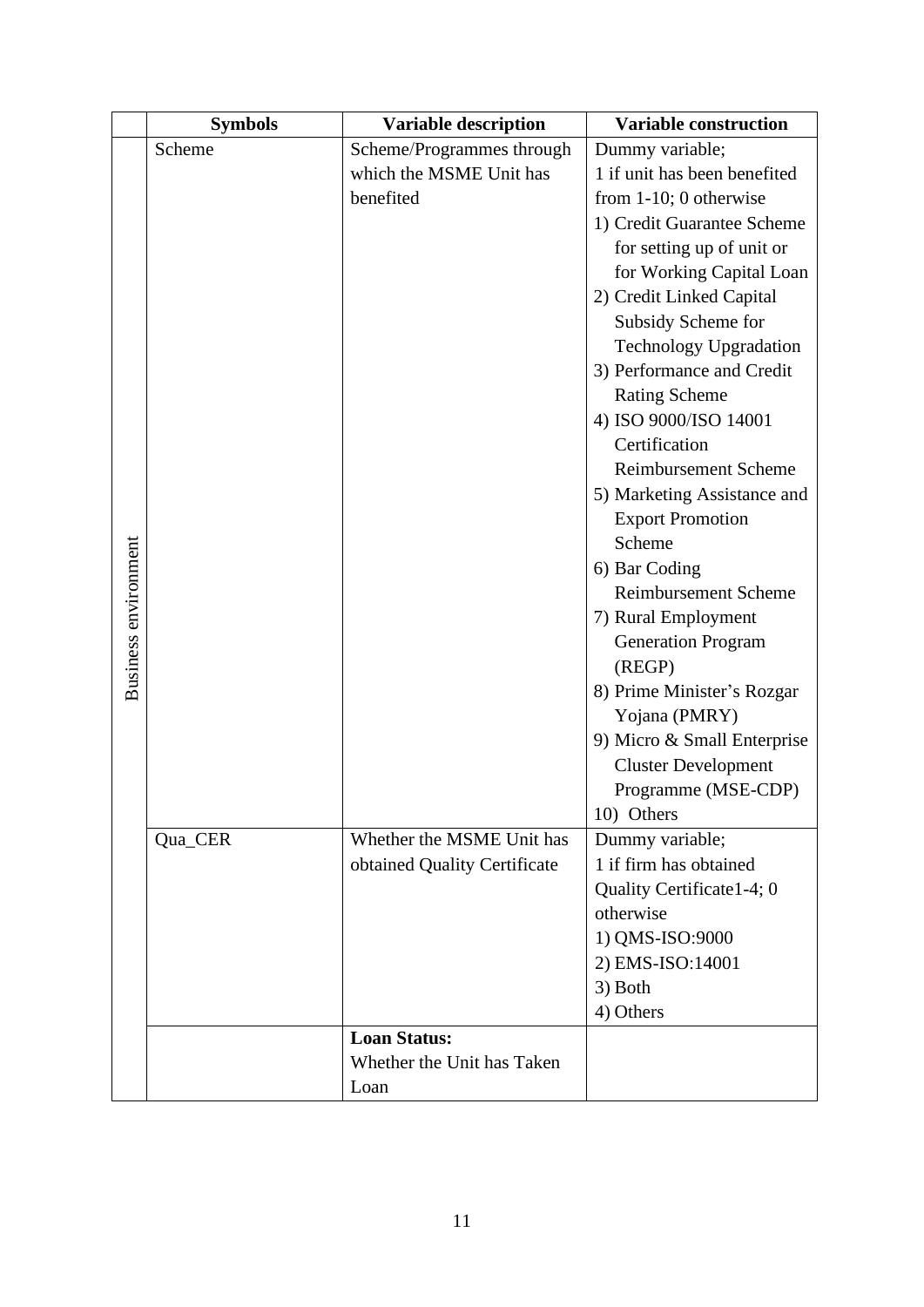| <b>Symbols</b> | <b>Variable description</b> | <b>Variable construction</b> |
|----------------|-----------------------------|------------------------------|
| <b>IS</b>      | Institutional               | Dummy variable; 1 if the     |
|                |                             | firm has received all loans  |
|                |                             | from institutional source, 0 |
|                |                             | otherwise                    |
|                |                             |                              |
| Non-IS         | non-institutional           | Dummy variable; 1 if firm    |
|                |                             | receives only non-           |
|                |                             | institutional loans, 0       |
|                |                             | otherwise                    |
| $IS + Non- IS$ | Both institutional and non- | Dummy variable; 1 if firm    |
|                | institutional               | receives loans from both     |
|                |                             | institutional and non-       |
|                |                             | institutional sources, 0     |
|                |                             | otherwise                    |
| No Loan*       | None                        | Dummy variable; 1 if firm    |
|                |                             | has not received any loan    |
|                |                             | from any source, 0           |
|                |                             | otherwise.                   |

Note: dummy variables marked with \* are used as omitted category in the regression estimation.

### **IV: Results and Analysis**

### *Descriptive Statistics:*

Table 2 reports the descriptive statistics of variables defined above for all MSMEs. These variables will be used for estimating equation (1). Table 2 shows that only about 4.6 percent of the MSMEs in the fruit and vegetable sector of India exported in 2006-07. Table 3 presents the descriptive statistics of these variables only for the exporting MSMEs for equation (2).

The descriptive statistics presented in Tables 2 and 3 indicate that the fruit/vegetables MSMEs in India were primarily rural based and most of them were located in south and west India. About 13 percent of the MSME units were owned by women but overwhelming majority (more than 90 percent) were managed by men. About 55 percent of all the units maintained accounts, however, this ratio is much higher for the exporting units, at 82 percent. The average age of a unit, when all units are taken together, was 8.6 years, while the average age of a unit is much higher at 14 years when only the exporting units are considered. The average number of persons employed was 31 for the entire sample, but much higher at 138 for the exporting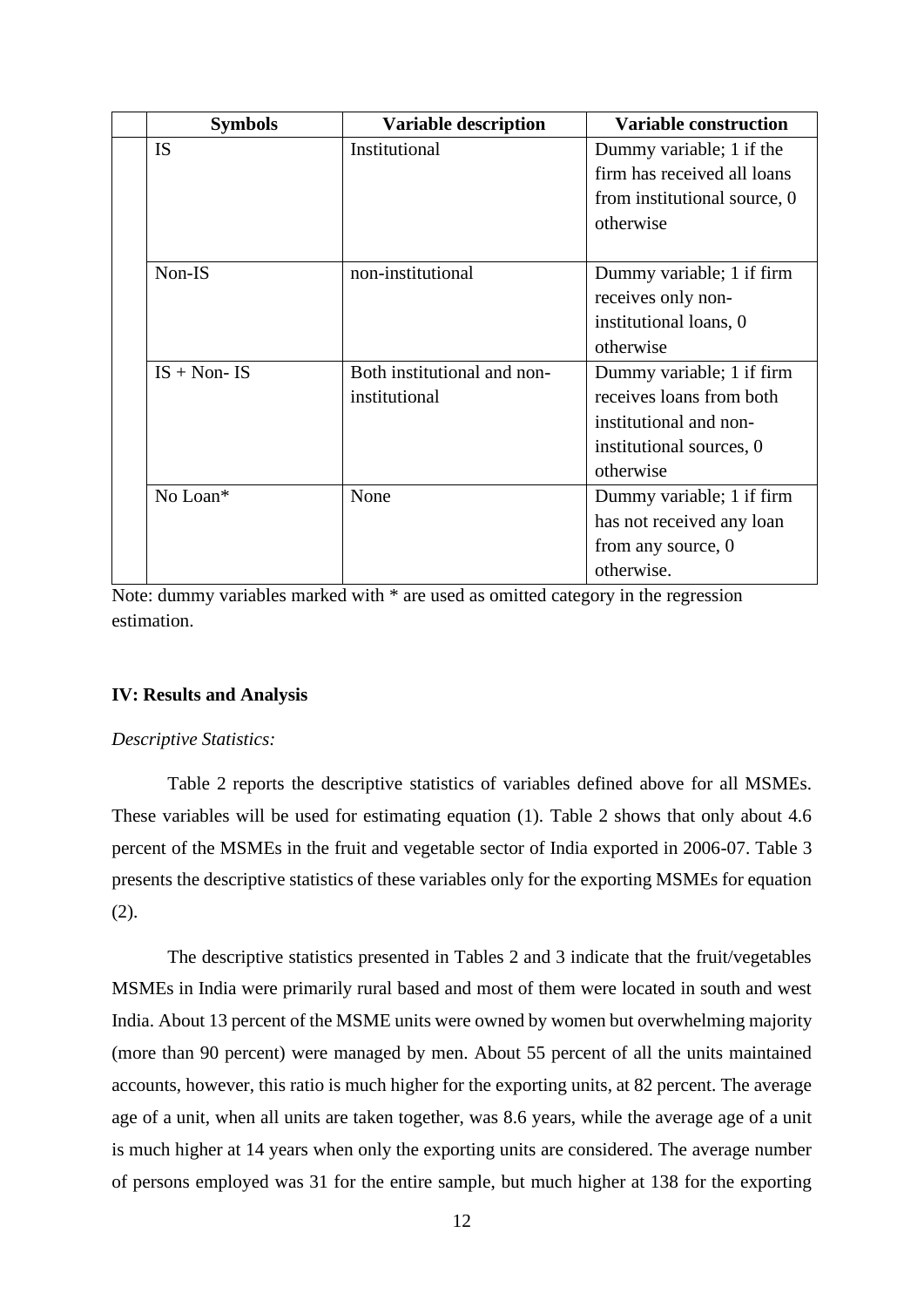units. Thus, although overwhelming majority of these firms are micro enterprises in terms of investment, they were, on an average, large employers. Only about 12 percent of the units benefitted from one or more government schemes for MSME promotion and this proportion does not change when we consider only exporting firms. Thus, the exporting firms did not benefit more than other firms from government schemes. The proportion of MSME units that received a quality was only 4 percent when all units are taken together, but this proportion is much higher at 23 percent when only exporting units are considered. In terms of growth of output, input, gross value added and net worth during 2005-06 and 2006-07, the exporting units displayed much higher growth rates than the full sample values. Similarly, when all units are considered, about 25 percent received institutional loans but this proportion goes up to 31 percent when we consider only the exporting firms.

| Variable             | Obs  | Mean  | Std. Dev. | Min              | Max          |
|----------------------|------|-------|-----------|------------------|--------------|
| Exporting            | 5836 | 0.05  | 0.21      | $\boldsymbol{0}$ | 1            |
| Sector               | 5836 | 0.76  | 0.43      | $\boldsymbol{0}$ | 1            |
| North and Central    | 5836 | 0.07  | 0.25      | $\boldsymbol{0}$ | 1            |
| North East and East  | 5836 | 0.07  | 0.25      | $\boldsymbol{0}$ | 1            |
| South                | 5836 | 0.54  | 0.50      | $\boldsymbol{0}$ | $\mathbf{1}$ |
| West                 | 5836 | 0.32  | 0.47      | $\boldsymbol{0}$ | 1            |
| Women_Ent            | 5836 | 0.14  | 0.35      | $\boldsymbol{0}$ | 1            |
| Man_By               | 5836 | 0.92  | 0.28      | $\boldsymbol{0}$ | 1            |
| <b>ACC</b>           | 5836 | 0.55  | 0.50      | $\boldsymbol{0}$ | 1            |
| Age                  | 5836 | 8.66  | 8.17      | $\boldsymbol{0}$ | 73.00        |
| Ln Mkt_VFA           | 5836 | 13.08 | 1.69      | $\boldsymbol{0}$ | 20.34        |
| <b>EMP</b>           | 5836 | 31.45 | 75.71     | 1                | 1,100.00     |
| LnWage               | 5836 | 11.17 | 3.27      | $\theta$         | 19.42        |
| Scheme               | 5836 | 0.12  | 0.33      | $\boldsymbol{0}$ | 1            |
| Know How             | 5836 | 0.14  | 0.34      | $\boldsymbol{0}$ | 1            |
| Qua_CER              | 5836 | 0.04  | 0.19      | $\boldsymbol{0}$ | 1            |
| <b>GVA</b>           | 5836 | 45.72 | 396.17    | $-2,507.94$      | 998.32       |
| <b>NET</b>           | 5836 | 26.32 | 365.19    | $-100.00$        | 984.91       |
| IS                   | 5836 | 0.25  | 0.43      | $\boldsymbol{0}$ |              |
| Non-IS               | 5836 | 0.01  | 0.12      | $\boldsymbol{0}$ |              |
| $IS + Non- IS$       | 5836 | 0.01  | 0.12      | $\boldsymbol{0}$ |              |
| Non-Loan             | 5836 | 0.73  | 0.45      | $\boldsymbol{0}$ |              |
| AMT_Loan_Take (lakh) | 2724 | 10.56 | 54.37     | $\boldsymbol{0}$ | 1,500.00     |

**Table 2. Summary statistics of variables for export orientation equation (include all firms)**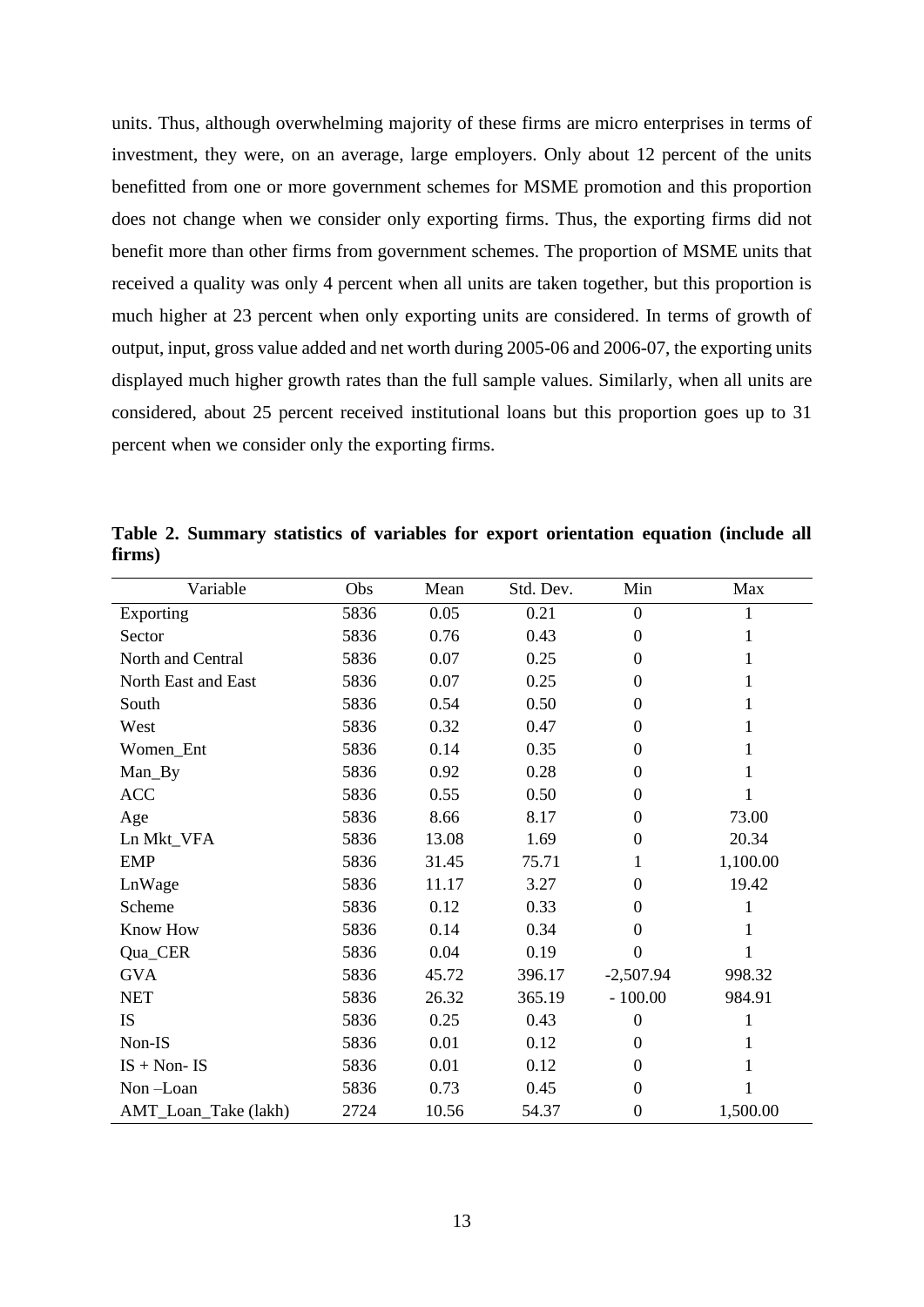| Variable             | Obs | Mean   | Std. Dev. | Min              | Max      |
|----------------------|-----|--------|-----------|------------------|----------|
| Export growth        | 266 | 8.55   | 75.28     | $-100$           | 939.04   |
| Sector               | 266 | 0.76   | 0.43      | $\boldsymbol{0}$ | 1        |
| North and Central    | 266 | 0.06   | 0.24      | $\boldsymbol{0}$ | 1        |
| North East and East  | 266 | 0.02   | 0.14      | $\Omega$         | 1        |
| South                | 266 | 0.64   | 0.48      | $\boldsymbol{0}$ | 1        |
| West                 | 266 | 0.28   | 0.45      | $\Omega$         | 1        |
| Women_Ent            | 266 | 0.13   | 0.34      | $\overline{0}$   | 1        |
| Man_By               | 266 | 0.94   | 0.23      | $\overline{0}$   | 1        |
| <b>ACC</b>           | 266 | 0.82   | 0.39      | $\overline{0}$   |          |
| Age                  | 266 | 14.03  | 11.70     | $\overline{0}$   | 59.00    |
| Ln Mkt_VFA           | 266 | 14.32  | 2.11      | $\overline{0}$   | 18.56    |
| <b>EMP</b>           | 266 | 137.99 | 205.55    | 1                | 1,100.00 |
| LnWage               | 266 | 12.80  | 3.58      | $\overline{0}$   | 17.33    |
| Scheme               | 266 | 0.12   | 0.33      | $\overline{0}$   | 1        |
| Know How             | 266 | 0.12   | 0.32      | $\overline{0}$   | 1        |
| Qua_CER              | 266 | 0.23   | 0.42      | $\boldsymbol{0}$ | 1        |
| <b>GVA</b>           | 266 | 68.73  | 398.15    | $-99.80$         | 769.24   |
| <b>NET</b>           | 266 | 59.71  | 655.94    | $-95.94$         | 984.91   |
| IS                   | 266 | 0.31   | 0.46      | $\boldsymbol{0}$ | 1        |
| Non-IS               | 266 | 0.03   | 0.16      | $\overline{0}$   | 1        |
| $IS + Non- IS$       | 266 | 0.02   | 0.14      | $\overline{0}$   | 1        |
| Non-Loan             | 266 | 0.65   | 0.48      | $\overline{0}$   |          |
| AMT_Loan_Take (lakh) | 155 | 62.84  | 157.00    | $\boldsymbol{0}$ | 1,000.00 |

**Table 3. Summary of statistics of variables for export performance equation (exporting firms only)**

### *5.2 Regression results: Determinants of export orientation*

As indicated, the logit model is adopted to estimate the determinants of the export orientation of MSMEs in the fruit and vegetable sector of India. The estimated coefficients of various explanatory variables in the regression of log odds ratio, along with the respective standard errors, Z-statistics, and the corresponding p-values are presented in Table 4.

Among the location specific variables considered in the regression, the variables capturing North and Central Indian States, South Indian states and West Indian states are found to be positive and significant at 10 percent, 10 percent and 5 percent levels respectively. This implies that MSMEs located in other parts of India are more likely to export compared to the MSMEs in North East and East India, the omitted category. It is well known that Eastern and North Eastern States of India are more under developed and less industrially developed, thus leaving few or no opportunities for export business. On the other hand, Western, Northern and Central and South Indian States are comparatively more industrialized than Eastern and North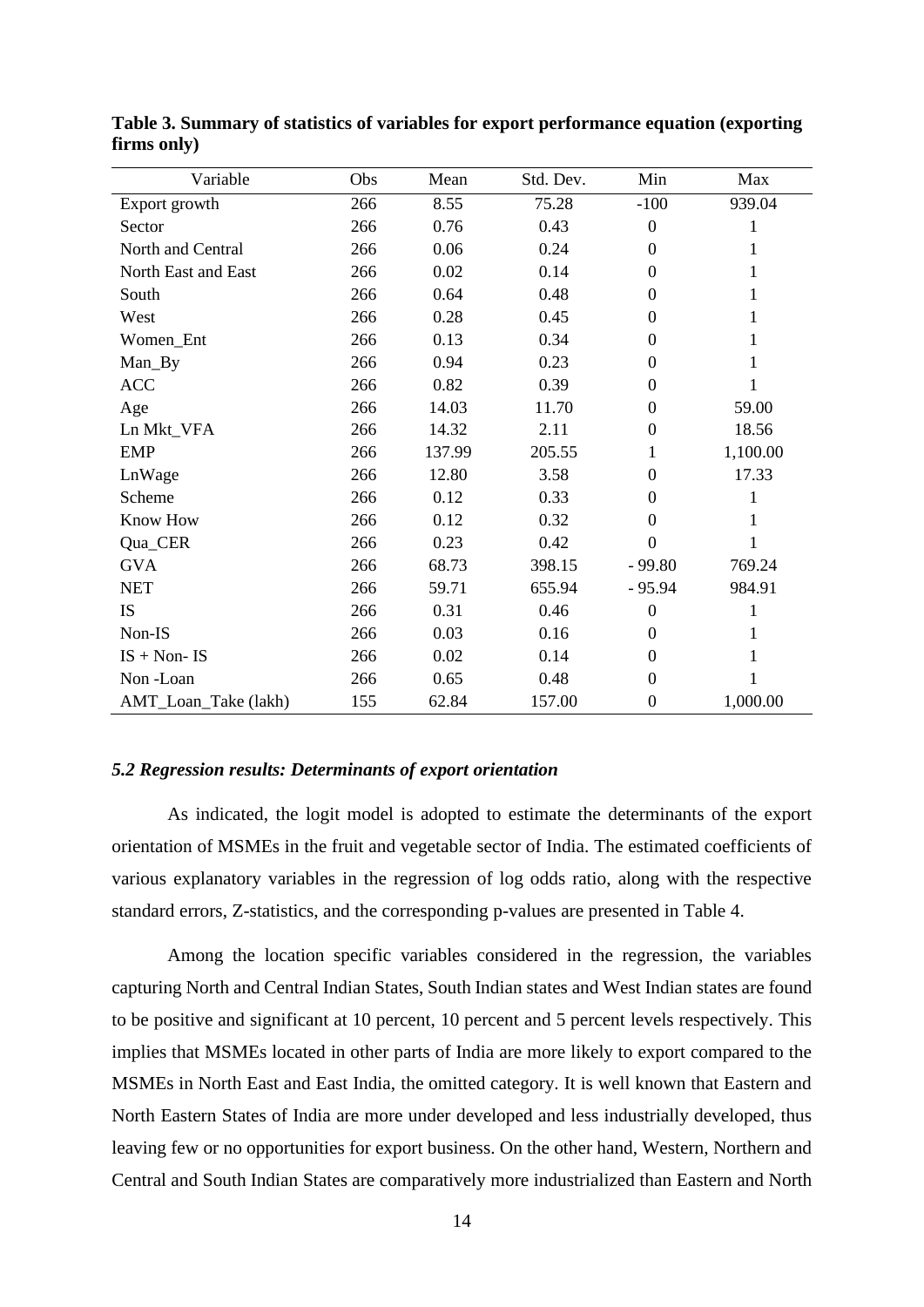Eastern States, and this create good environment for export for the fruit and vegetable MSMEs in these parts of India. The variable sector is not significant. Therefore, we conclude that being located in rural region does not significantly affect the export orientation of fruit and vegetables MSME in India compared to being located in urban region.

Among firm specific variables, following are found to be significant determinants of Indian fruit and vegetable MSME firms' odds in favour of export: maintenance of accounts (ACC), age of the firm (Age), number of employees (EMP), technical know how (Know\_How), quality certification (Qua\_CER), access to institutional credit (IS) and amount of loan (AMT\_loan\_Take).

The variable ACC is a dummy variable indicating whether the firm maintains written account of business. The positive and highly significant coefficient of this variable indicates that the MSMEs that maintain accounts are more likely to be exporters. Maintenance of accounts reflects mature and more professional business management and hence this positive association between this variable and odds of exporting is as per expectation. Age is positively associated with odds of export at 5 percent level, indicating that older firms have higher odds of exporting; this is as per expectation, because small firms first acquire business experiences domestically and then move on to expand their business internationally, indicating that age of a firm matters significantly and positively for export decision of the firm. Number of employees is also positive and highly significant for log odds of exporting, indicating that exporting firms are more likely to be larger firms (with more employees).

The variable Know\_How is positive and significant at 5 percent level of significance. It indicates that MSME firms in our sample which acquire technical know-how through collaboration and R&D are more likely to export compared to those who do not indulge in acquiring technical know-how. This is quite an intuitive result and reflects the spillover benefits of collaboration as well as the benefits of technological advancement. Further, MSMEs that obtained any certificate for the quality of their product are more likely to be exporter, as indicated by the highly significant and positive coefficient of the variable Qua\_CER in Table 4. It is quite easy to interpret this result, as the quality certification such as ISO certification from the government agencies helps in marketing products in the foreign markets and in improving access to foreign markets.

MSMEs that received institutional credit are more likely to be exporters, as indicated by the positive and significant coefficient of the variable IS in the log of odds ratio of exporting.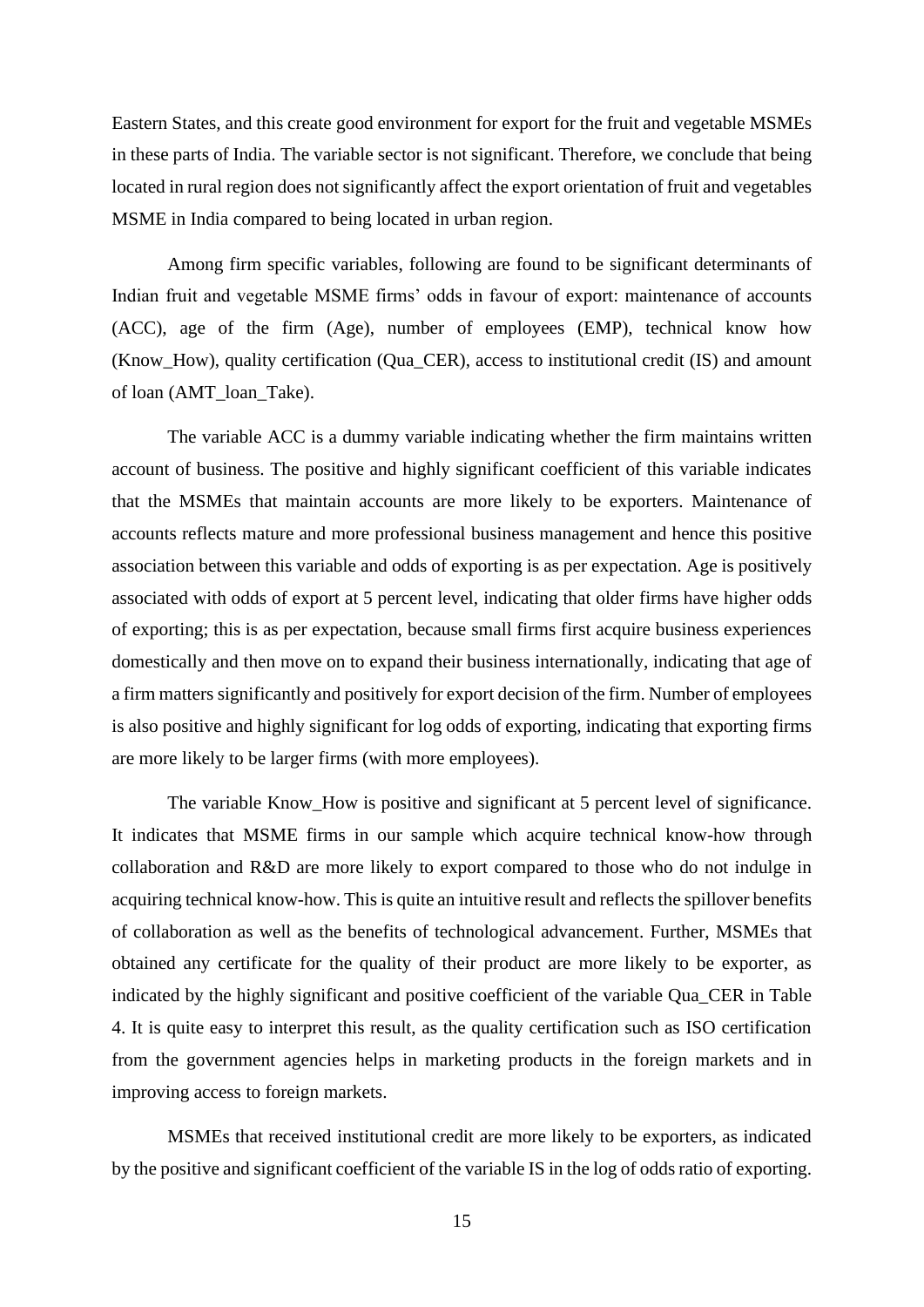The importance of institutional credit, as discussed at length in the literature review section, is thus confirmed for our sample of exporting F&V MSMEs in India. In addition, the coefficient of the variable AMT\_Loan\_Take, which indicates total volume of credit from any sources (institutional and non-institutional) availed by firms, is highly significant and positive in determining the odds of export. Thus, volume of credit is an important factor for export orientation for fruit and vegetables MSMEs in India.

### **Table 4. Result of logistic estimation –Determinants of export orientation**

| Variable          | Coefficients | Std. Err. | $\mathbf{Z}% ^{T}=\mathbf{Z}^{T}\times\mathbf{Z}^{T}$ | P > z |
|-------------------|--------------|-----------|-------------------------------------------------------|-------|
| Sector            | 1.307        | 0.302     | 1.16                                                  | 0.248 |
| North and Central | $3.153*$     | 2.190     | 1.65                                                  | 0.098 |
| South             | $2.821*$     | 1.718     | 1.70                                                  | 0.088 |
| West              | 4.341**      | 2.739     | 2.33                                                  | 0.020 |
| Women_Ent         | 1.154        | 0.313     | 0.53                                                  | 0.597 |
| Man_By            | 1.358        | 0.564     | 0.74                                                  | 0.461 |
| <b>ACC</b>        | 2.234***     | 0.526     | 3.41                                                  | 0.001 |
| Age               | 1.019*       | 0.010     | 1.94                                                  | 0.052 |
| Ln Mkt_VFA        | 1.057        | 0.070     | 0.84                                                  | 0.399 |
| <b>EMP</b>        | $1.005***$   | 0.001     | 4.86                                                  | 0.000 |
| LnWage            | 1.032        | 0.033     | 1.00                                                  | 0.319 |
| Scheme            | 1.018        | 0.252     | 0.07                                                  | 0.942 |
| <b>Know How</b>   | $0.581**$    | 0.160     | $-1.98$                                               | 0.048 |
| Qua_CER           | 7.979***     | 2.042     | 8.12                                                  | 0.000 |
| <b>GVA</b>        | 1.001        | 0.001     | 0.80                                                  | 0.424 |
| <b>NET</b>        | 0.999        | 0.002     | $-0.54$                                               | 0.592 |
| IS                | $0.634**$    | 0.138     | $-2.09$                                               | 0.037 |
| Non-IS            | 1.459        | 0.702     | 0.78                                                  | 0.433 |
| $IS + Non - IS$   | 0.566        | 0.335     | $-0.96$                                               | 0.336 |
| AMT_Loan_Take     | $1.000***$   | 0.000     | 3.01                                                  | 0.003 |
| Constant          | 0.002        | 0.002     | $-5.86$                                               | 0.000 |
| Number of obs     | 2684         |           |                                                       |       |
| LR chi $2(24)$    | 249.830      |           |                                                       |       |
| Prob > chi2       | 0.000        |           |                                                       |       |
| Pseudo R2         | 0.216        |           |                                                       |       |

Dependent Variable= ln (odds ratio of probability of exporting)

Note: The stars \*\*\*, \*\*and \*, show coefficients that are significant at and 1%, 5% and 10% respectively

All other firm specific explanatory variables considered in our regression (rural/urban (Sector), women enterprise (Women\_Ent), firm's managed by male (Man\_By), market value of fixed assets (Ln Mkt\_VFA), total wage (LnWage), value added growth (GVA), net worth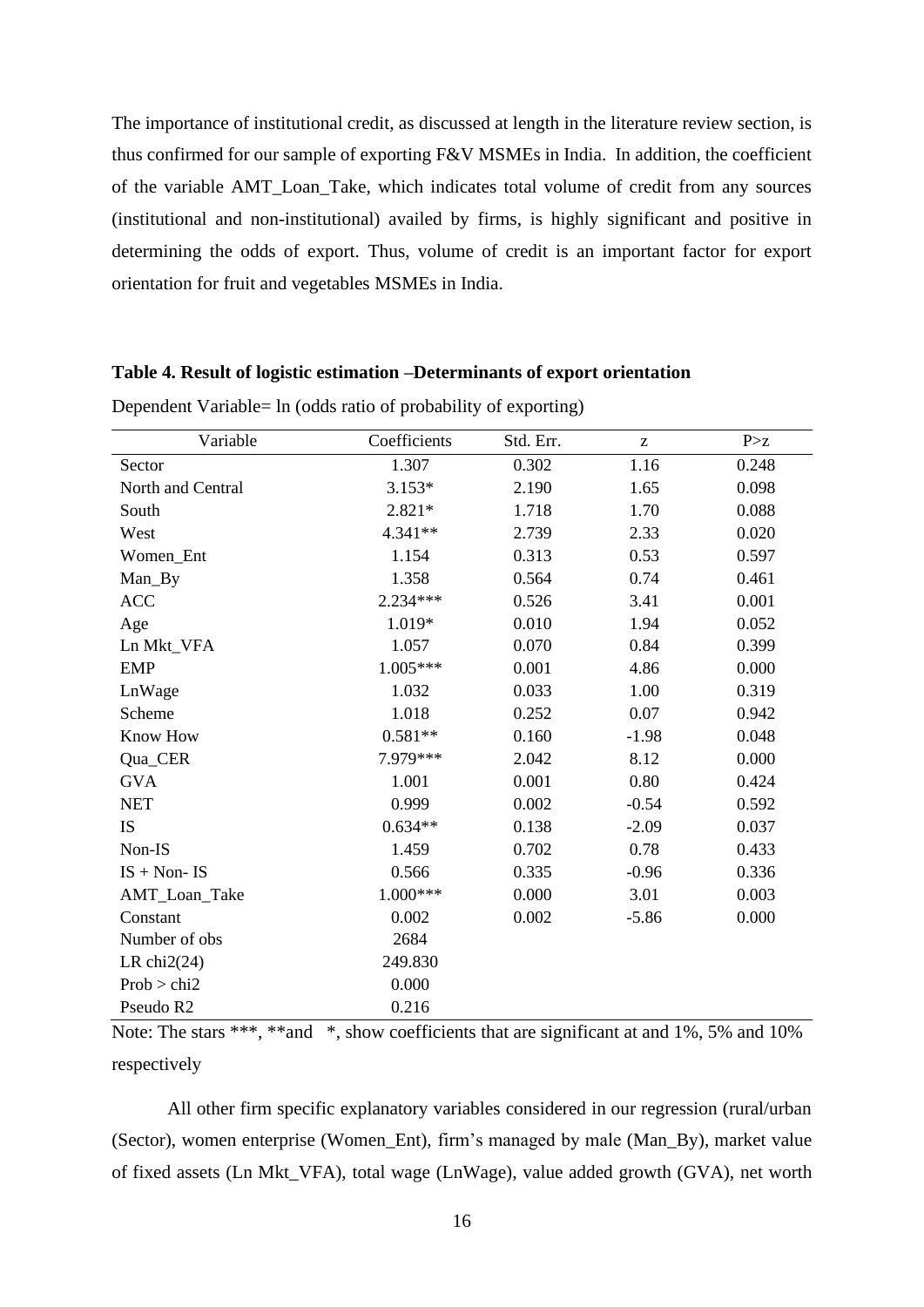growth (NET), scheme/programmes (Scheme), non-institutional (Non-IS), both institutional and non-institutional  $(IS + Non - IS)$  are insignificant. Thus, gender of the owner and manager did not seem to have any significant impact on firms' participation in the export market. Although there are several government schemes to promote the MSME sector in India, only about 12 percent of the sample MSMEs have benefitted from any such scheme. Thus, the government schemes have not penetrated well among the F&V MSMEs considered in our sample and thus we do not find any significant impact of these schemes in export orientation of our sample firms.

### **Table 5. Result of linear regression –Export performance of MSMEs**

| Variable          | Coefficients | Std. Err. | t       | P > t |
|-------------------|--------------|-----------|---------|-------|
| Sector            | $-8.971$     | 9.952     | $-0.90$ | 0.369 |
| North and Central | 0.076        | 34.492    | 0.00    | 0.998 |
| South             | $-7.186$     | 30.505    | $-0.24$ | 0.814 |
| West              | $-15.823$    | 31.353    | $-0.50$ | 0.615 |
| Women_Ent         | $-18.746$    | 10.897    | $-1.72$ | 0.088 |
| Man_By            | $-20.034$    | 17.934    | $-1.12$ | 0.266 |
| <b>ACC</b>        | 1.014        | 10.641    | 0.10    | 0.924 |
| Age               | $-0.086$     | 0.376     | $-0.23$ | 0.819 |
| Ln Mkt_VFA        | 4.924**      | 1.967     | 2.50    | 0.014 |
| <b>EMP</b>        | $-0.024$     | 0.035     | $-0.69$ | 0.491 |
| Scheme            | $-0.250$     | 11.677    | $-0.02$ | 0.983 |
| Know How          | 18.152       | 11.961    | 1.52    | 0.132 |
| Qua_CER           | $-4.833$     | 9.694     | $-0.50$ | 0.619 |
| LnWage            | $-0.504$     | 1.191     | $-0.42$ | 0.673 |
| <b>GVA</b>        | 0.007        | 0.039     | 0.18    | 0.860 |
| <b>NET</b>        | 0.120        | 0.096     | 1.24    | 0.216 |
| <b>IS</b>         | 3.193        | 9.454     | 0.34    | 0.736 |
| Non-IS            | 3.935        | 21.025    | 0.19    | 0.852 |
| $IS + Non- IS$    | $-12.928$    | 25.704    | $-0.50$ | 0.616 |
| AMT_Loan_Take     | 0.000        | 0.000     | 0.00    | 0.999 |
| Constant          | $-26.733$    | 41.284    | $-0.65$ | 0.518 |
| Number of obs     | 150          |           |         |       |
| F(23,126)         | 1.040        |           |         |       |
| Prob>F            | 0.425        |           |         |       |
| R-squared         | 0.139        |           |         |       |
| Adj R-squared     | 0.005        |           |         |       |

Dependent Variable= Export Growth

Note: The stars \*\*\*, \*\*and \*, show coefficients that are significant at and 1%, 5% and 10% respectively.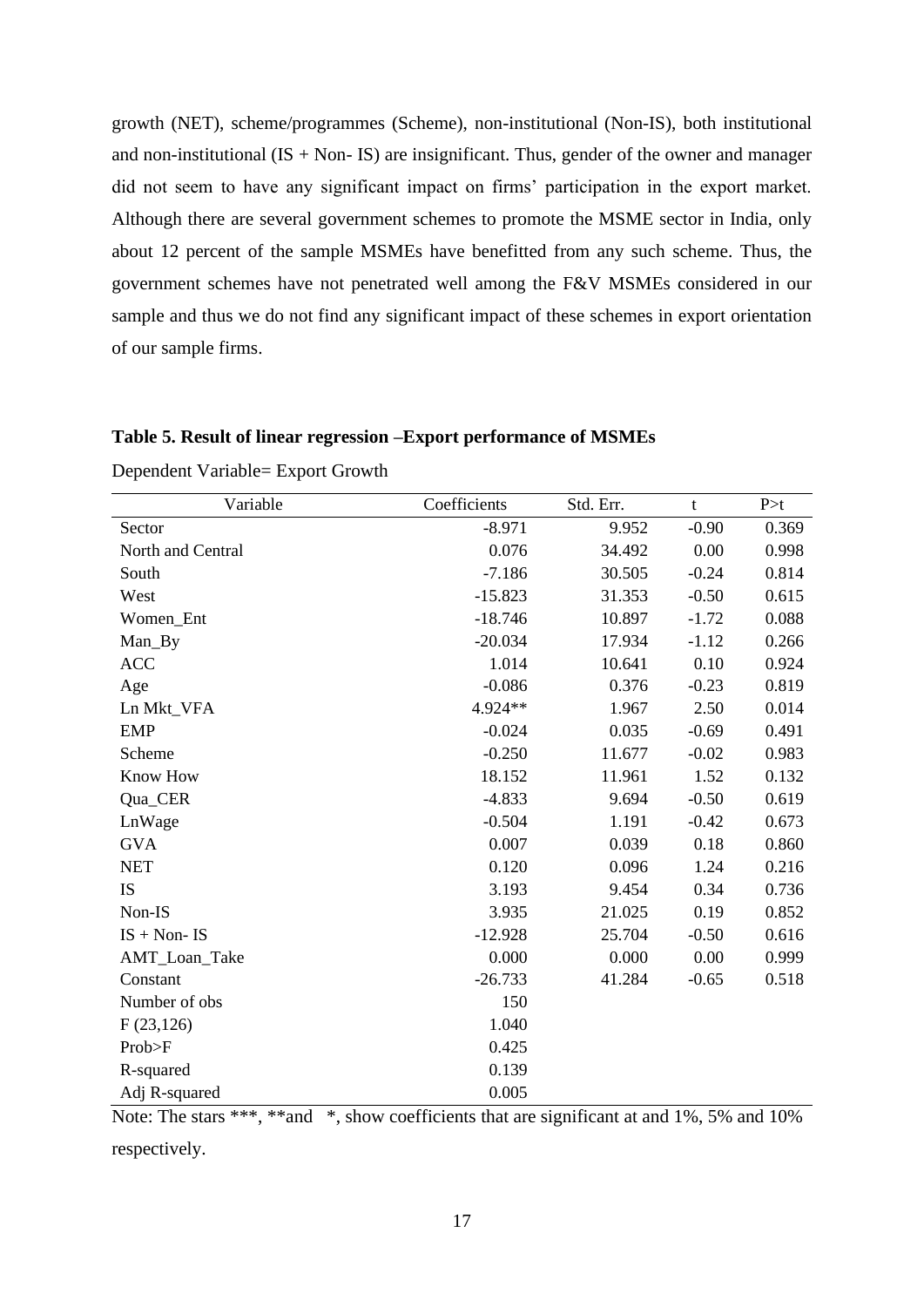### *5.3 Regression Results: Determinants of Export performance*

The analysis for determining the factors that affect export performance of fruit and vegetable MSMEs in India is done by the linear regression model and using data only of those MSMEs that export. The dependent variable in this regression is export growth in 2006-07. The estimated coefficients of different independent variables of the regression of export performance of MSMEs of India are presented in Table 5. Among all the independent variables considered, only one variable, viz., the logarithm of market value of fixed assets (Ln Mkt\_VFA) is found to be significant in explaining export growth of exporting F&V MSMEs in India. It is found that if the market value of fixed assets (in log terms) of MSME increases by 1 percent, the export performance increases by 4.92 percent. Market value of fixed assets reflects the true updated value of the firm's fixed assets, hence a higher market value of assets implies better financial health of the firm that affects positively in export growth. Other than this variable, no other explanatory variables are found to be significantly associated with export growth of exporting MSMEs in the fruit and vegetable sector in India.

To summarize, we find that while export decision of small exporting firms are influenced by several location specific, firm specific, and business environment variables, the export performance (measured by export growth) of these firms are explained only by financial health of firms.

### **V: Conclusion**

 This paper presents an empirical to study on the determinants of export orientation and export performance of MSMEs in the fruit and vegetable sector of India. Export orientation is defined as the decision to export and a logit regression is conducted to estimate the significant factors that determine probability (or odds) of a firm deciding to export. The results from logit regression showed that firms located in West India are more likely to export. Further, technical know-how of firm, accounts maintenance of firm, age of firm, obtaining a firm quality certificate, firm's volume of credit and the firm receiving a loan from the institution have a significant relationship with probability or odds of exporting.

Determining the factors affect export performance of MSMEs by the linear regression model and using data only of these MSMEs that export we found that the market value of fixed assets has positive and significant impact on export growth. Thus, if the market value of fixed assets of MSMEs' firm increases, the export performance of MSMEs' firm increases, indicating that financially sound firms perform well in export performance.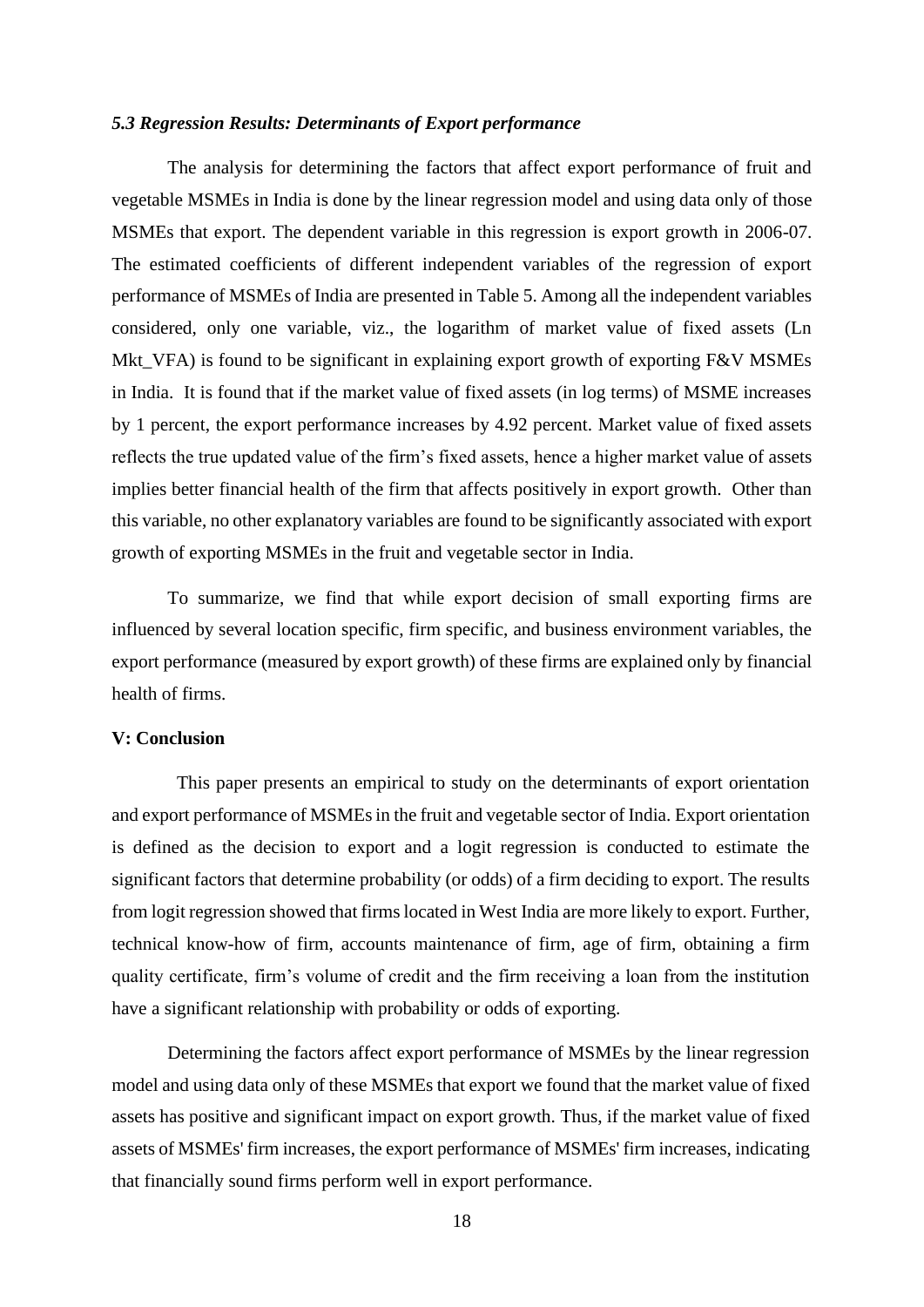### **Acknowledgments**

The author gratefully thank Associate Professor Dr. Mandira Sarma for her comments and help in writing this paper. An earlier version of this paper was presented at CITD Seminar Seies, 27 January 2021. I thank all participants of the seminar for their useful comments and suggestions.

### **References**

- Abor, J.Y., Agbloyor, E.K., and Kuipo, R. (2014), "Bank finance and export activities of Small and Medium Enterprises", Review of Development Finance, 4(2), pp.97-103.
- Bellone, F., Musso, P., Nesta, L., and Schiavo, S. (2010), "Financial Constraints and Firm Export Behaviour", The World Economy, 33(3), pp.347-73.
- Berman, N., and Héricourt, J.. (2010), "Financial factors and the margins of trade: Evidence from cross-country firm-level data", Journal of Development Economics, 93(2), pp.206-217.
- Biswas, A. (2014), "Financing Constraints for MSME Sector", International Journal of Interdisciplinary and Multidisciplinary Studies (IJIMS), 1(5), pp.60 - 68.
- Central Intelligence Agency (CIA). (2020), "World Factbook", [Online web], Accessed 30 September, URL: https://www.cia.gov/library/publications/resources/the-worldfactbook/
- Global Trade Atlas (GTA). (2020), "Export Statistics", [Online web], Accessed 25 September, URL: https://www.gtis.com/gta/
- Ghouse, S.M. (2014), "Export Competitiveness of India: The Role of MSMEs to Play!", International Journal of Management Research & Review, 4(11), pp. 1069-1084.
- Ministry of Micro, Small and Medium Enterprises (MSME). (2019), "Annual Report 2018– 19", Government of India, New Delhi. URL: https://msme.gov.in/
- Mpunga, H.S. (2016), "Examining the Factors Affecting Export Performance for Small and Medium Enterprises (SMEs) in Tanzania", Journal of Economics and Sustainable Development, 7(6), pp.41-51.
- Pietrovito, F., and Pozzolo, A.F. (2019), "Credit constraints and firm exports: Evidence from SMEs in emerging and developing countries", Small Business Economics. URL: https://doi.org/10.1007/s11187-019-00225-x